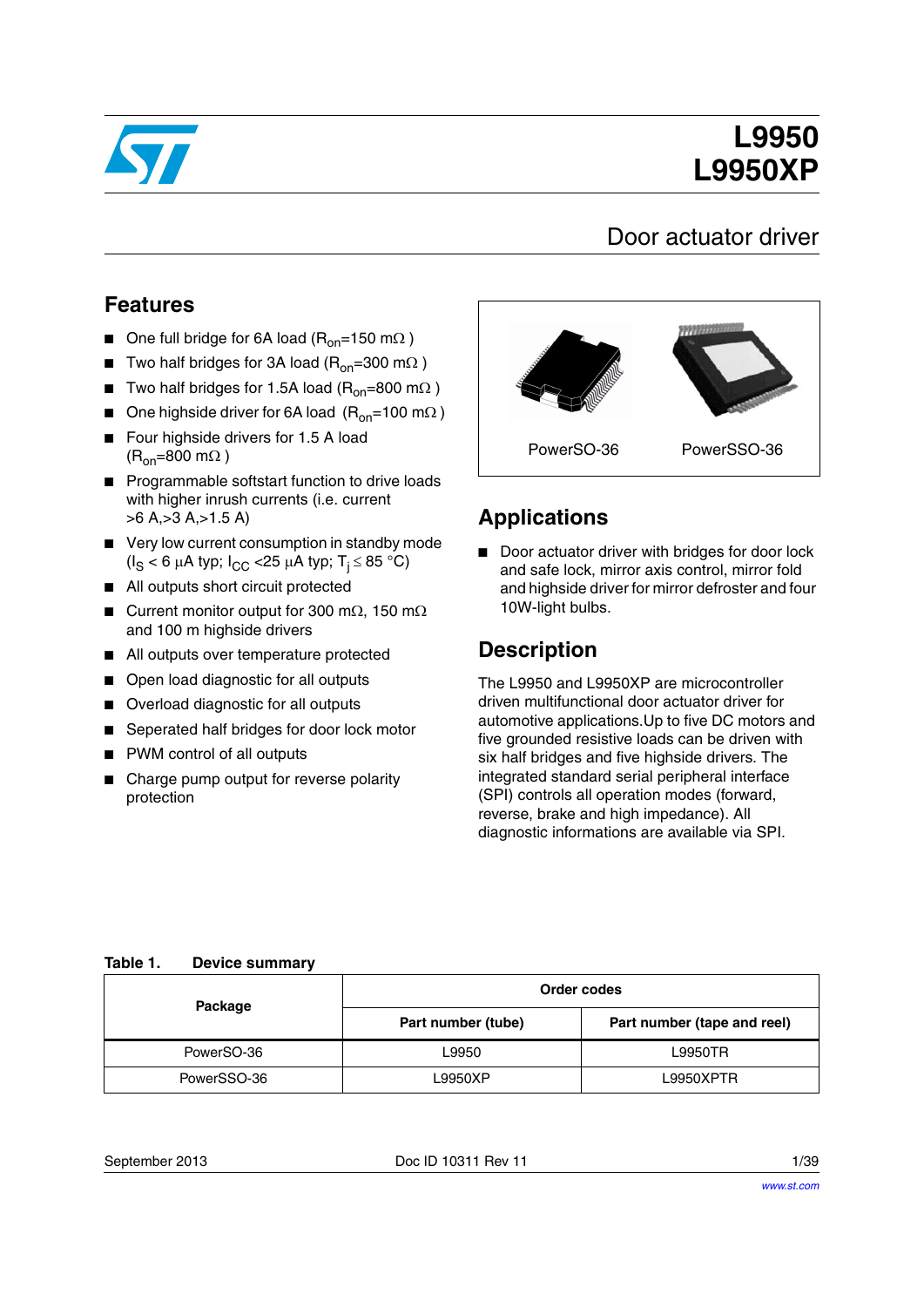# **Contents**

| 1              |      |                                                                             |    |
|----------------|------|-----------------------------------------------------------------------------|----|
| $\overline{2}$ |      |                                                                             |    |
|                | 2.1  |                                                                             |    |
|                | 2.2  |                                                                             |    |
|                | 2.3  |                                                                             |    |
|                | 2.4  |                                                                             |    |
|                | 2.5  |                                                                             |    |
|                | 2.6  |                                                                             |    |
| 3              |      |                                                                             |    |
|                | 3.1  |                                                                             |    |
|                | 3.2  |                                                                             |    |
|                | 3.3  |                                                                             |    |
|                | 3.4  |                                                                             |    |
|                | 3.5  |                                                                             |    |
|                | 3.6  |                                                                             |    |
|                | 3.7  |                                                                             |    |
|                | 3.8  |                                                                             |    |
|                | 3.9  |                                                                             |    |
|                | 3.10 |                                                                             |    |
|                | 3.11 |                                                                             |    |
|                | 3.12 | Programmable soft start function to drive loads with higher inrush current. | 22 |
| 4              |      |                                                                             |    |
|                | 4.1  |                                                                             |    |
|                | 4.2  |                                                                             |    |
|                | 4.3  |                                                                             |    |
|                | 4.4  |                                                                             |    |
|                | 4.5  |                                                                             |    |
|                | 4.6  |                                                                             |    |

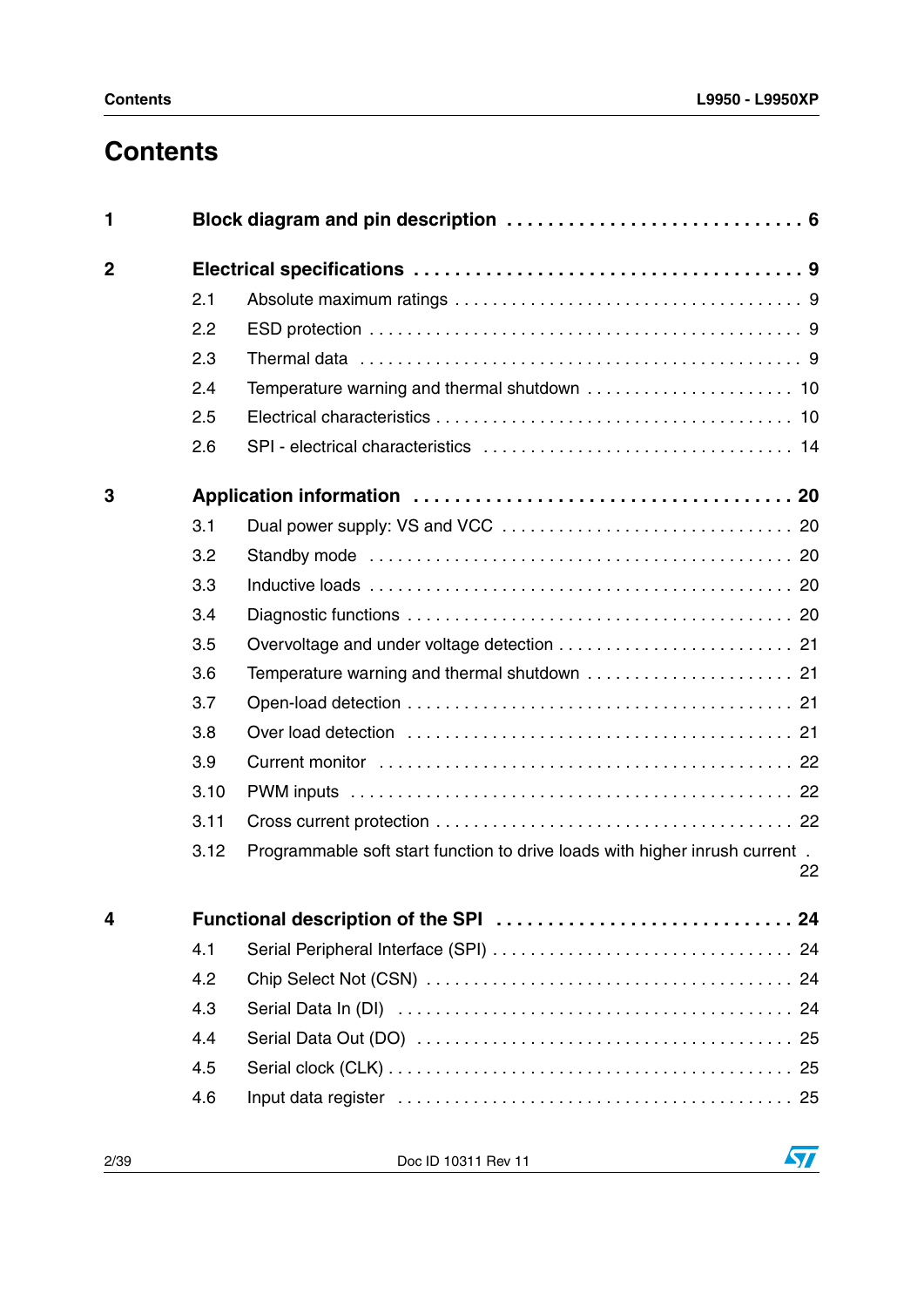|   | 4.7 |  |
|---|-----|--|
|   | 4.8 |  |
| 5 |     |  |
| 6 |     |  |
|   | 6.1 |  |
|   | 6.2 |  |
|   | 6.3 |  |
|   | 6.4 |  |
|   | 6.5 |  |
|   |     |  |

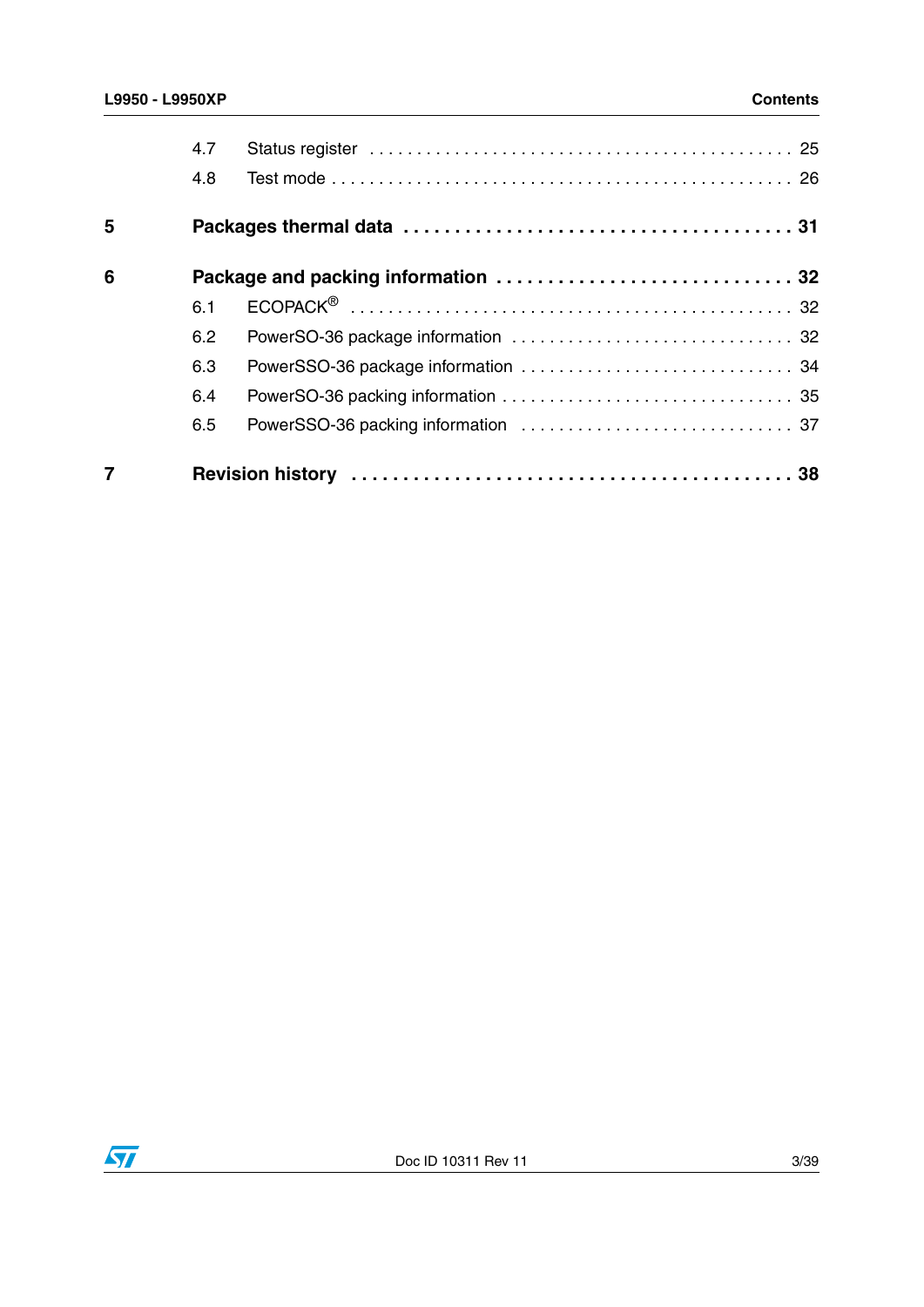# **List of tables**

| Table 1.  |  |
|-----------|--|
| Table 2.  |  |
| Table 3.  |  |
| Table 4.  |  |
| Table 5.  |  |
| Table 6.  |  |
| Table 7.  |  |
| Table 8.  |  |
| Table 9.  |  |
| Table 10. |  |
| Table 11. |  |
| Table 12. |  |
| Table 13. |  |
| Table 14. |  |
| Table 15. |  |
| Table 16. |  |
| Table 17. |  |
| Table 18. |  |
| Table 19. |  |
| Table 20. |  |
| Table 21. |  |
| Table 22. |  |
| Table 23. |  |
|           |  |

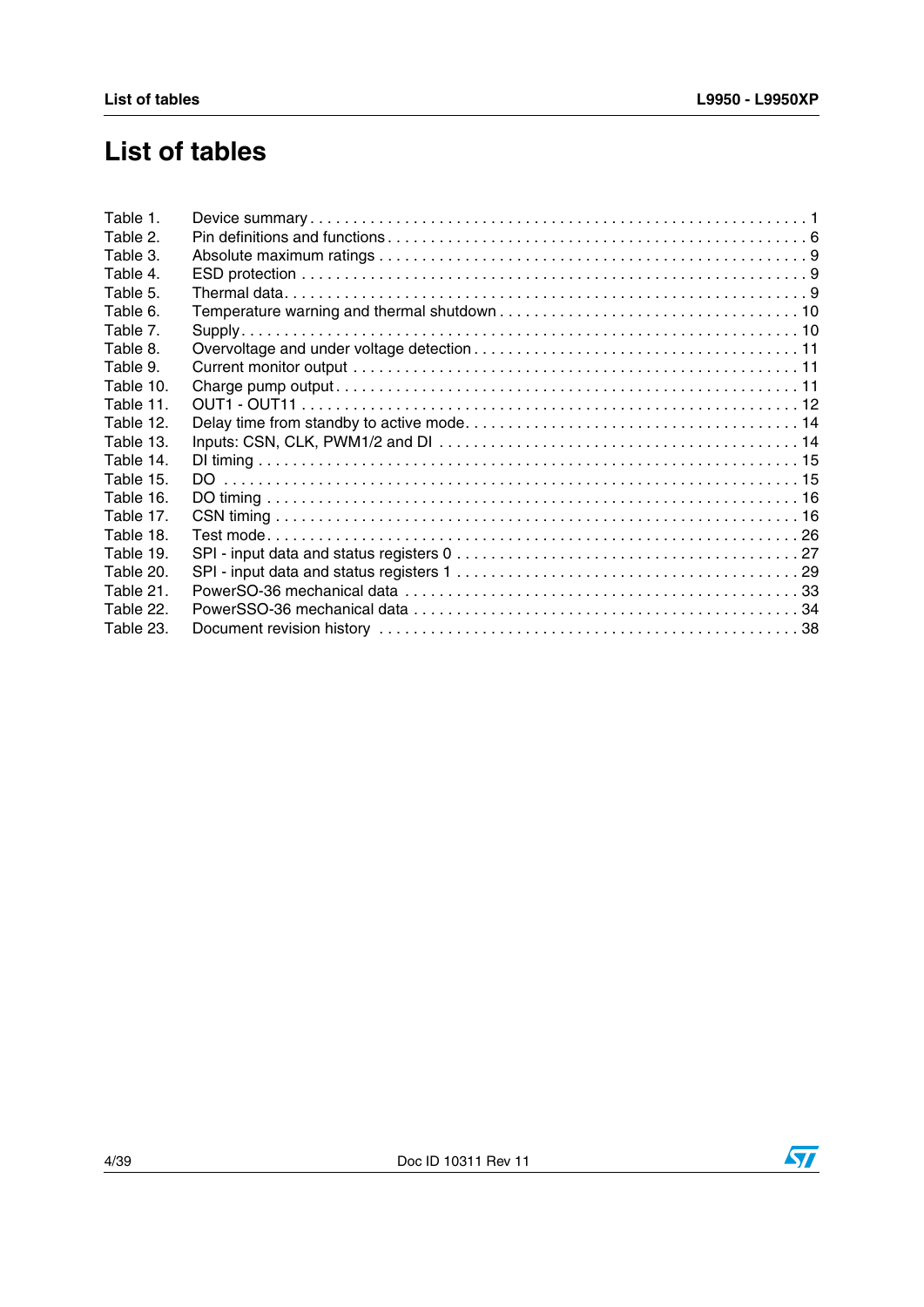# **List of figures**

| Figure 1.  |  |
|------------|--|
| Figure 2.  |  |
| Figure 3.  |  |
| Figure 4.  |  |
| Figure 5.  |  |
| Figure 6.  |  |
| Figure 7.  |  |
| Figure 8.  |  |
| Figure 9.  |  |
| Figure 10. |  |
| Figure 11. |  |
| Figure 12. |  |
| Figure 13. |  |
| Figure 14. |  |
| Figure 15. |  |
| Figure 16. |  |
|            |  |

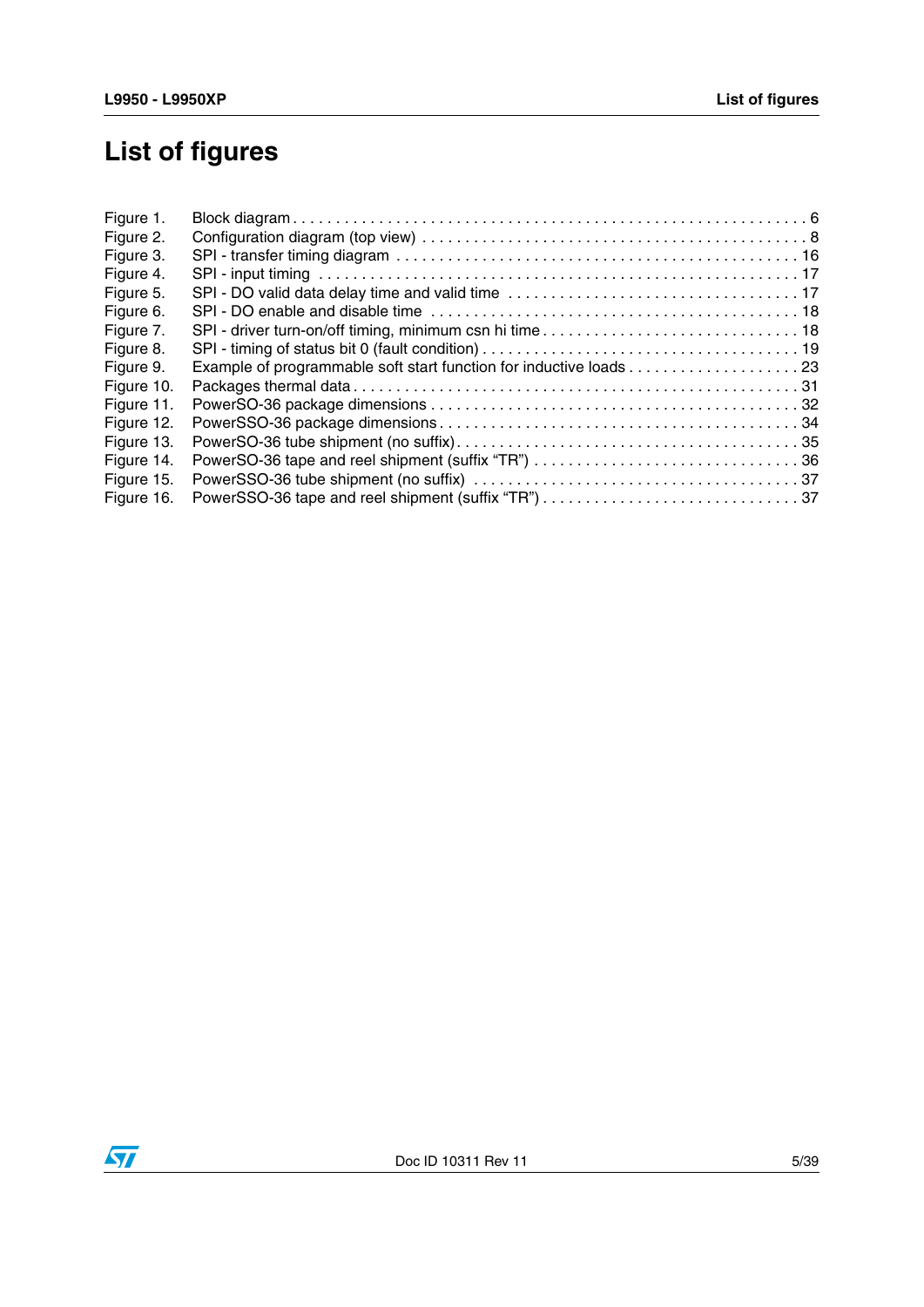# <span id="page-5-0"></span>**1 Block diagram and pin description**

#### <span id="page-5-2"></span>**Figure 1. Block diagram**



<span id="page-5-1"></span>

| Table 2. | <b>Pin definitions and functions</b> |  |
|----------|--------------------------------------|--|
|----------|--------------------------------------|--|

| <b>Pin</b>    | Symbol            | <b>Function</b>                                                                                                                                                                                                                                                                                                                                                                                                                                                                                                                                                                                                     |
|---------------|-------------------|---------------------------------------------------------------------------------------------------------------------------------------------------------------------------------------------------------------------------------------------------------------------------------------------------------------------------------------------------------------------------------------------------------------------------------------------------------------------------------------------------------------------------------------------------------------------------------------------------------------------|
| 1, 18, 19, 36 | <b>GND</b>        | Ground.<br>Reference potential.<br>Important: for the capability of driving the full current at the outputs all<br>pins of GND must be externally connected.                                                                                                                                                                                                                                                                                                                                                                                                                                                        |
| 2, 35         | OUT <sub>11</sub> | Highside driver output 11.<br>The output is built by a highside switch and is intended for resistive<br>loads, hence the internal reverse diode from GND to the output is<br>missing. For ESD reason a diode to GND is present but the energy<br>which can be dissipated is limited. The highside driver is a power<br>DMOS transistor with an internal parasitic reverse diode from the<br>output to VS (bulk-drain-diode). The output is over-current and open<br>load protected.<br>Important: for the capability of driving the full current at the outputs both<br>pins of OUT11 must be externally connected. |

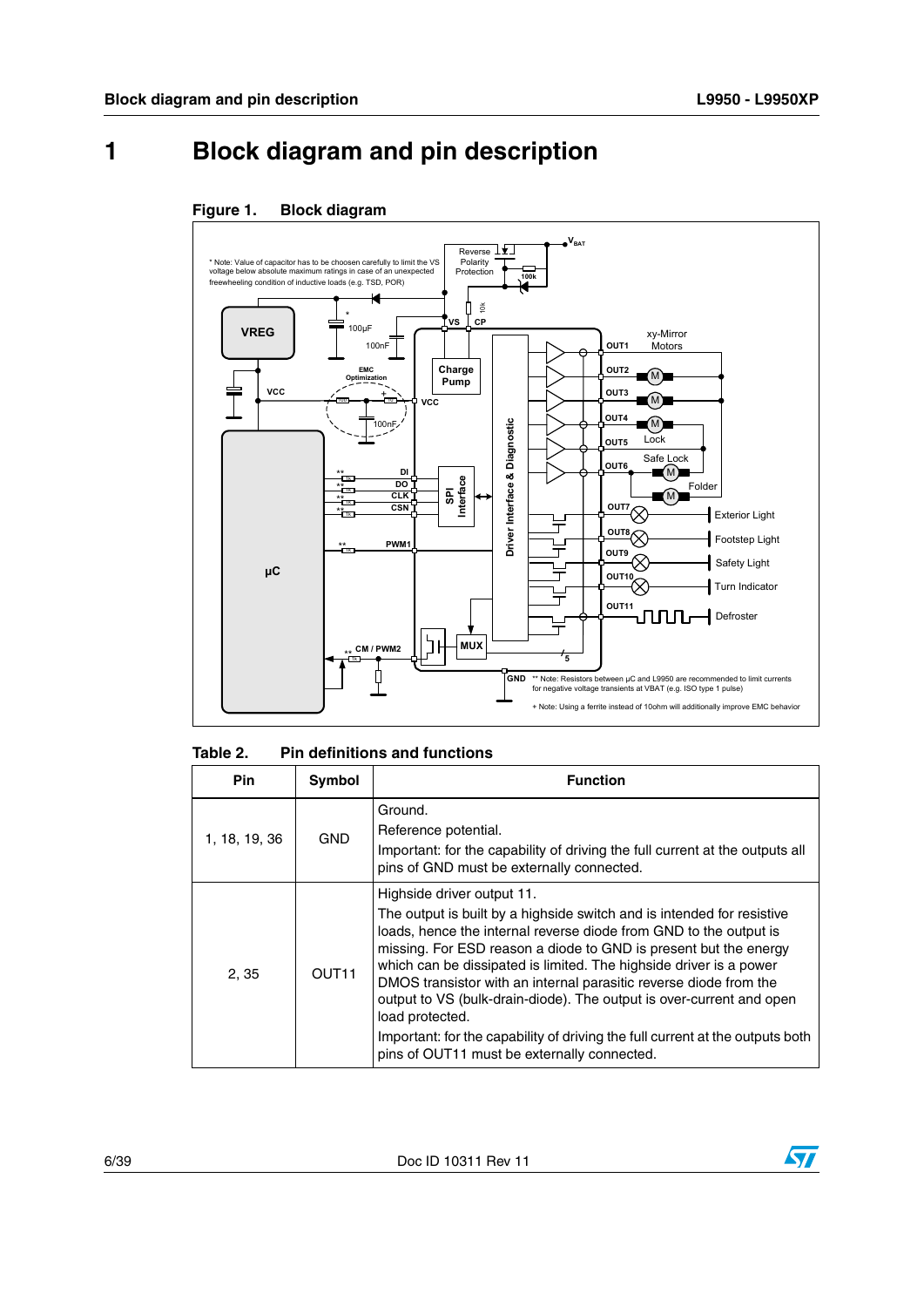| Pin                                        | Symbol                                                   | <b>Function</b>                                                                                                                                                                                                                                                                                                                                                                                                 |
|--------------------------------------------|----------------------------------------------------------|-----------------------------------------------------------------------------------------------------------------------------------------------------------------------------------------------------------------------------------------------------------------------------------------------------------------------------------------------------------------------------------------------------------------|
| 3<br>4<br>5                                | OUT <sub>1</sub><br>OUT <sub>2</sub><br>OUT <sub>3</sub> | Hal bridge output 1,2,3.<br>The output is built by a highside and a lowside switch, which are<br>internally connected. The output stage of both switches is a power<br>DMOS transistor. Each driver has an internal parasitic reverse diode<br>(bulk-drain-diode: highside driver from output to VS, lowside driver from<br>GND to output). This output is over-current and open load protected.                |
| 6, 7, 14, 15,<br>23, 24, 25, 28,<br>29, 32 | VS.                                                      | Power supply voltage (external reverse protection required.<br>For this input a ceramic capacitor as close as possible to GND is<br>recommended.<br>Important: for the capability of driving the full current at the outputs all<br>pins of VS must be externally connected.                                                                                                                                    |
| 8                                          | <b>DI</b>                                                | Serial data input.<br>The input requires CMOS logic levels and receives serial data from the<br>microcontroller. The data is an 24bit control word and the least<br>significant bit (LSB, bit 0) is transferred first.                                                                                                                                                                                          |
| 9                                          | CM/PWM2                                                  | Current monitor output/PWM2 input.<br>Depending on the selected multiplexer bits of Input Data Register this<br>output sources an image of the instant current through the<br>corresponding highside driver with a ratio of 1/10.000. This pin is<br>bidirectional. The microcontroller can overdrive the current monitor<br>signal to provide a second PWM input for the outputs OUT9 and<br>OUT <sub>10</sub> |
| 10                                         | <b>CSN</b>                                               | Chip select not input/test mode.<br>This input is low active and requires CMOS logic levels. The serial data<br>transfer between L9950 and micro controller is enabled by pulling the<br>input CSN to low level. If an input voltage of more than 7.5V is applied<br>to CSN pin the L9950 will be switched into a test mode.                                                                                    |
| 11                                         | DO                                                       | Serial data output.<br>The diagnosis data is available via the SPI and this tristate output. The<br>output will remain in tristate, if the chip is not selected by the input CSN<br>$(CSN = high)$ .                                                                                                                                                                                                            |
| 12                                         | <b>VCC</b>                                               | Logic supply voltage.<br>For this input a ceramic capacitor as close as possible to GND is<br>recommended.                                                                                                                                                                                                                                                                                                      |
| 13                                         | <b>CLK</b>                                               | Serial clock input.<br>This input controls the internal shift register of the SPI and requires<br>CMOS logic levels.                                                                                                                                                                                                                                                                                            |
| 16,17, 20,21,<br>22                        | OUT4<br>OUT5<br>OUT6                                     | Half bridge output 4,5,6: see OUT1 (pin 3).<br>Important: for the capability of driving the full current at the outputs both<br>pins of OUT4 (OUT5, respectively) must be externally connected.                                                                                                                                                                                                                 |
| 26                                         | CP                                                       | Charge pump output.<br>This output is provided to drive the gate of an external n-channel power<br>MOS used for reverse polarity protection                                                                                                                                                                                                                                                                     |

**Table 2. Pin definitions and functions (continued)**

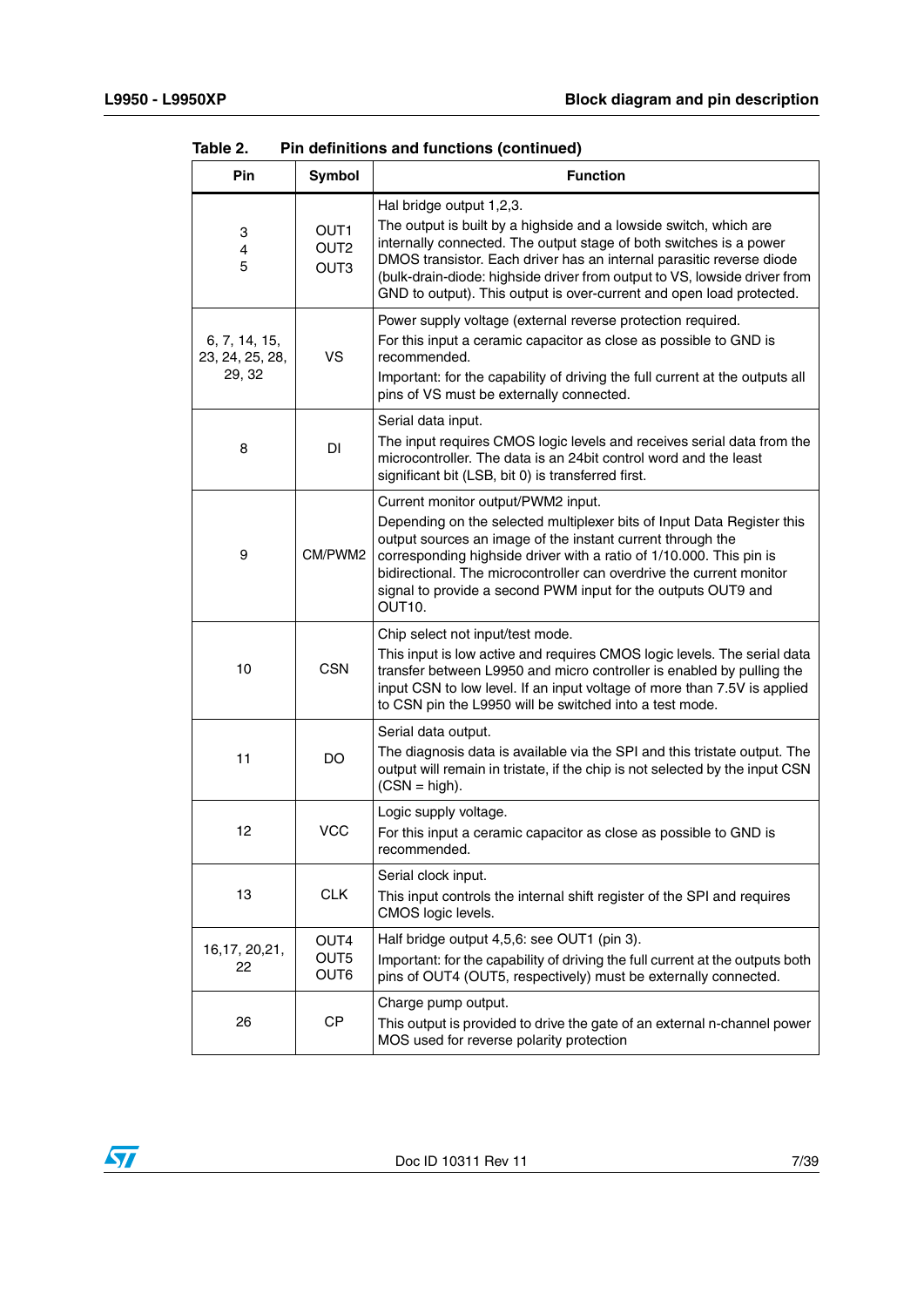| <b>Pin</b>           | Symbol                                                  | <b>Function</b>                                                                                                                                                                                                                                                                                                                                                                                                                                                                           |
|----------------------|---------------------------------------------------------|-------------------------------------------------------------------------------------------------------------------------------------------------------------------------------------------------------------------------------------------------------------------------------------------------------------------------------------------------------------------------------------------------------------------------------------------------------------------------------------------|
| 27                   | PWM <sub>1</sub>                                        | PWM1 input.<br>This input signal can be used to control the drivers OUT1-OUT8 and<br>OUT11 by an external PWM signal.                                                                                                                                                                                                                                                                                                                                                                     |
| 30<br>31<br>33<br>34 | OUT7.<br>OUT8.<br>OUT <sub>9</sub><br>OUT <sub>10</sub> | Highside driver output 7,8,9,10.<br>The output is built by a highside switch and is intended for resistive<br>loads, hence the internal reverse diode from GND to the output is<br>missing. For ESD reason a diode to GND is present but the energy<br>which can be dissipated is limited. The highside driver is a power<br>DMOS transistor with an internal parasitic reverse diode from the<br>output to VS (bulk-drain-diode). The output is over-current and open<br>load protected. |

**Table 2. Pin definitions and functions (continued)**

#### <span id="page-7-0"></span>**Figure 2. Configuration diagram (top view)**



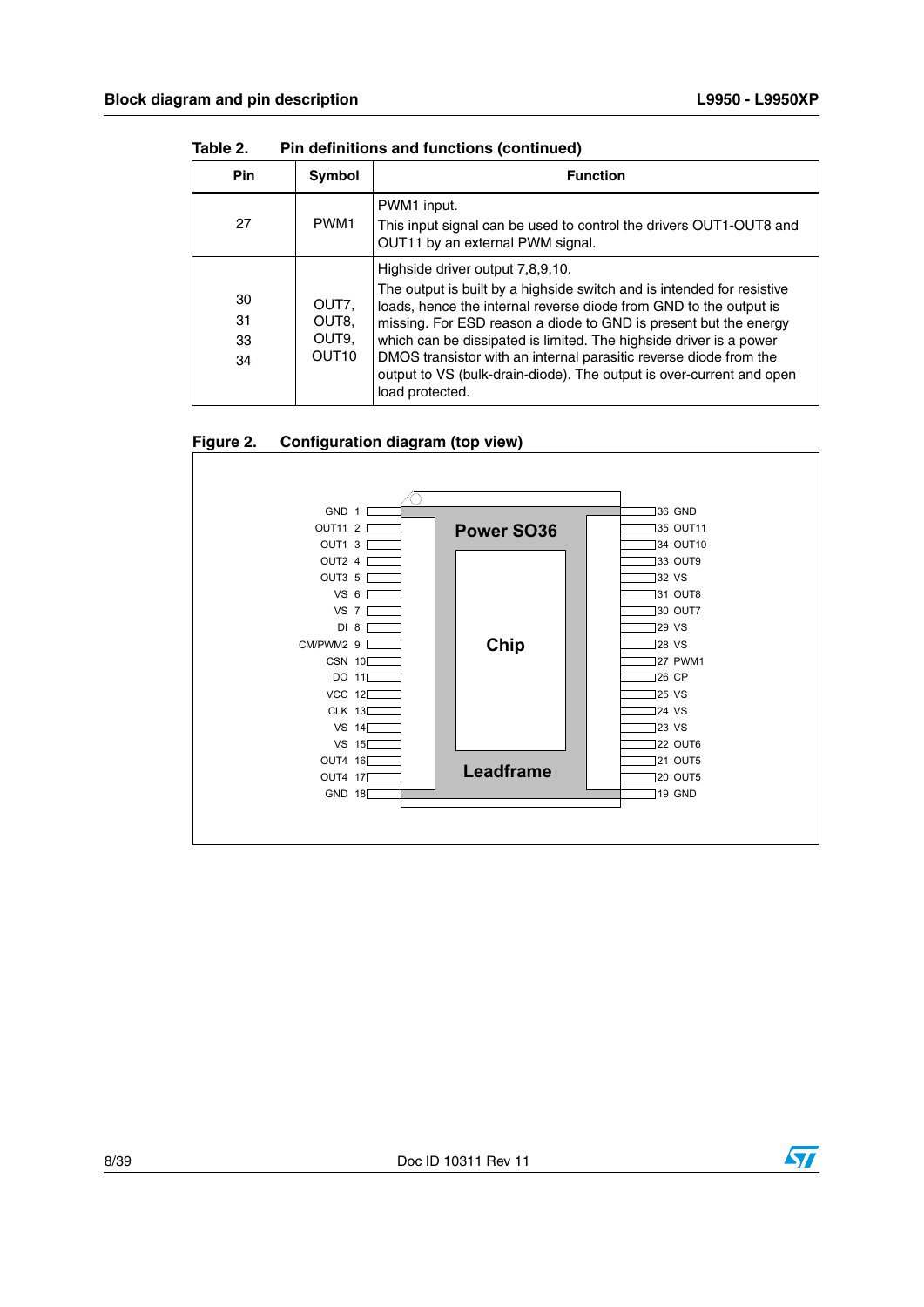## <span id="page-8-0"></span>**2 Electrical specifications**

#### <span id="page-8-1"></span>**2.1 Absolute maximum ratings**

Stressing the device above the rating listed in the "Absolute maximum ratings" table may cause permanent damage to the device. These are stress ratings only and operation of the device at these or any other conditions above those indicated in the Operating sections of this specification is not implied. Exposure to Absolute Maximum Rating conditions for extended periods may affect device reliability. Refer also to the STMicroelectronics SURE Program and other relevant quality document.

| <b>Symbol</b>                                                                   | <b>Parameter</b>                        | Value                        | Unit |
|---------------------------------------------------------------------------------|-----------------------------------------|------------------------------|------|
|                                                                                 | DC supply voltage                       | $-0.3$ to 28                 | v    |
| $V_{\rm S}$                                                                     | Single pulse $t_{\text{max}}$ < 400 ms  | 40                           | v    |
| $V_{\rm CC}$                                                                    | Stabilized supply voltage, logic supply | $-0.3$ to 5.5                | v    |
| V <sub>DI</sub> , V <sub>DO,</sub> V <sub>CLK</sub> ,<br>$V_{CSN}$ , $V_{pwm1}$ | Digital input/output voltage            | $-0.3$ to $V_{\rm CC}$ + 0.3 | v    |
| $V_{CM}$                                                                        | Current monitor output                  | $-0.3$ to $V_{CC}$ + 0.3     | ν    |
| $V_{CP}$                                                                        | Charge pump output                      | $-25$ to $V_S + 11$          | v    |
| $I$ OUT1,2,3,6,7,8,9,10                                                         | Output current                          | ±5                           | A    |
| $I$ OUT4,5,11                                                                   | Output current                          | ±10                          | А    |

<span id="page-8-4"></span>Table 3. **Absolute maximum ratings** 

### <span id="page-8-2"></span>**2.2 ESD protection**

#### <span id="page-8-5"></span>Table 4. **ESD protection**

| <b>Parameter</b>          | <b>Value</b>           | Unit |
|---------------------------|------------------------|------|
| All pins                  | $+4$ (1)               | kV   |
| Output pins: OUT1 - OUT11 | $\pm 8$ <sup>(2)</sup> | kV   |

1. HBM according to CDF-AEC-Q100-002.

2. HBM with all unzapped pins grounded.

## <span id="page-8-3"></span>**2.3 Thermal data**

#### <span id="page-8-6"></span>Table 5. **Thermal data**

| <b>Symbol</b> | <b>Parameter</b>               | Value        | Unit   |
|---------------|--------------------------------|--------------|--------|
|               | Operating junction temperature | $-40$ to 150 | $\sim$ |

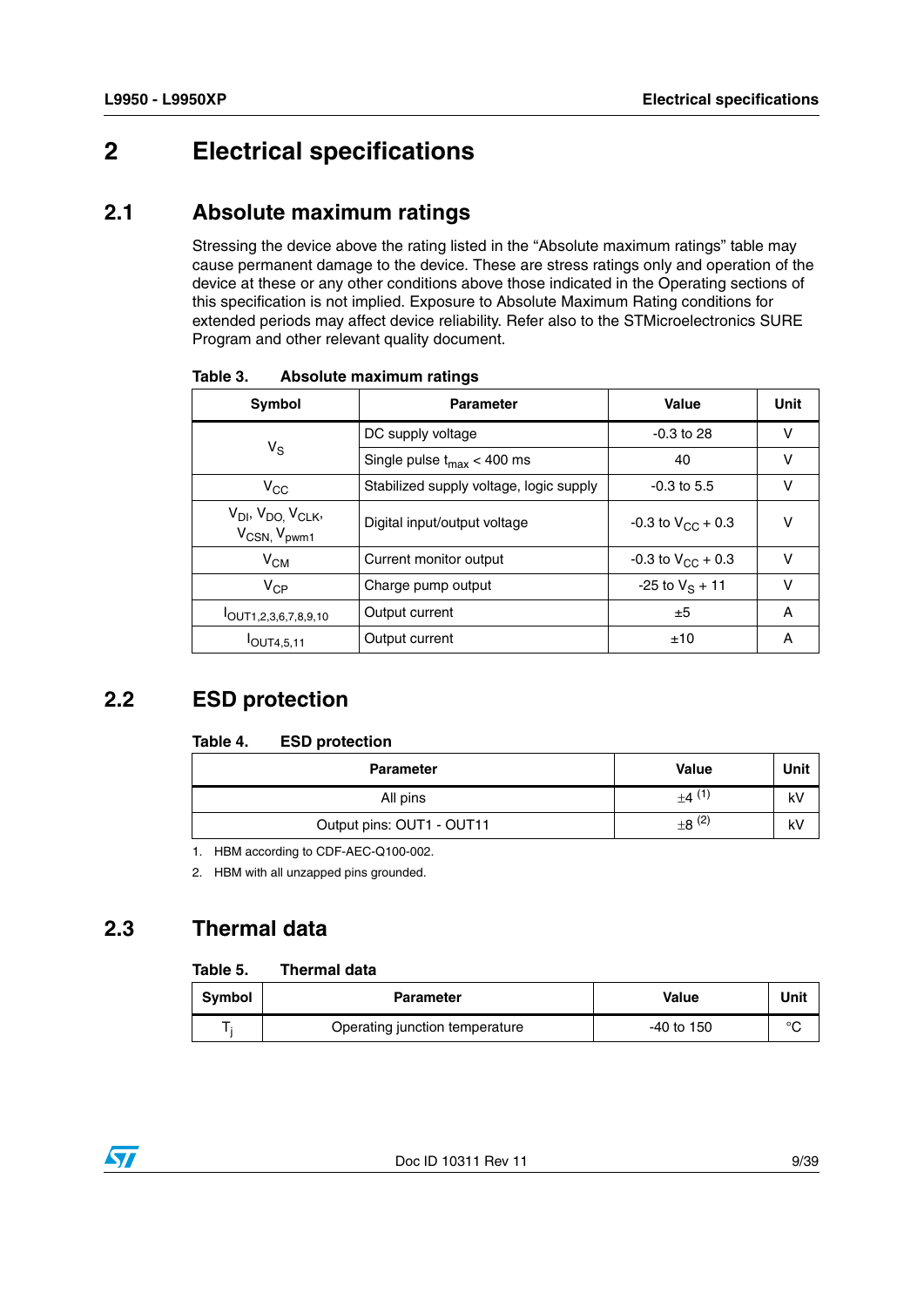# <span id="page-9-0"></span>**2.4 Temperature warning and thermal shutdown**

| <b>Symbol</b>          | <b>Parameter</b>                                      |            | Min. | Typ. | Max. | <b>Unit</b> |
|------------------------|-------------------------------------------------------|------------|------|------|------|-------------|
| $I_{\parallel}$ TW ON  | Temperature warning threshold junction<br>temperature | increasing |      |      | 150  | °C          |
| $T_{\text{jTW OFF}}$   | Temperature warning threshold junction<br>temperature | decreasing | 130  |      |      | °C          |
| T <sub>ITW HYS</sub>   | Temperature warning hysteresis                        |            |      | 5    |      | °K          |
| $I$ <sub>i</sub> SD ON | Thermal shutdown threshold junction<br>temperature    | increasing |      |      | 170  | °C          |
| T <sub>jSD OFF</sub>   | Thermal shutdown threshold junction<br>temperature    | decreasing | 150  |      |      | °C          |
| I <sub>I</sub> SD HYS  | Thermal shutdown hysteresis                           |            |      | 5    |      | °K          |

<span id="page-9-2"></span>Table 6. **Table 6. Temperature warning and thermal shutdown**

## <span id="page-9-1"></span>**2.5 Electrical characteristics**

V<sub>S</sub> = 8 to 16 V, V<sub>CC</sub> = 4.5 to 5.3 V, T<sub>j</sub> = - 40 to 150 °C, unless otherwise specified.

The voltages are referred to GND and currents are assumed positive, when the current flows into the pin.

| Symbol         | <b>Parameter</b>                  | <b>Test condition</b>                                                                                                         | Min.           | Typ. | Max. | Unit   |
|----------------|-----------------------------------|-------------------------------------------------------------------------------------------------------------------------------|----------------|------|------|--------|
| $V_S$          | Operating supply voltage<br>range |                                                                                                                               | $\overline{7}$ |      | 28   | $\vee$ |
| $I_{\rm S}$    | VS DC supply current              | $V_S = 16$ V, $V_{CC} = 5.3$ V<br>active mode<br>OUT1 - OUT11 floating                                                        |                | 7    | 20   | mA     |
|                | VS quiescent supply current       | $V_S = 16$ V, $V_{CC} = 0$ V<br>standby mode<br>OUT1 - OUT11 floating<br>$T_{\text{test}} = -40$ °C, 25 °C                    |                | 4    | 12   | μA     |
| $I_{\rm CC}$   | VCC DC supply current             | $V_S$ = 16 V, $V_{CC}$ = 5.3 V<br>$CSN = V_{CC}$ active mode                                                                  |                | 1    | 3    | mA     |
|                | VCC quiescent supply<br>current   | $V_S$ = 16 V, $V_{CC}$ = 5.3 V<br>$CSN = V_{CC}$ standby mode<br>OUT1 - OUT11 floating<br>$T_{\text{test}} = -40$ °C, 25 °C   |                | 25   | 50   | μA     |
| $I_S + I_{CC}$ | Sum quiescent supply<br>current   | $V_S$ = 16 V, $V_{CC}$ = 5.3 V<br>$CSN = V_{CC}$<br>standby mode<br>OUT1 - OUT11 floating<br>$T_{\text{test}}$ =-40 °C, 25 °C |                | 31   | 75   | μA     |

#### <span id="page-9-3"></span>**Table 7. Supply**

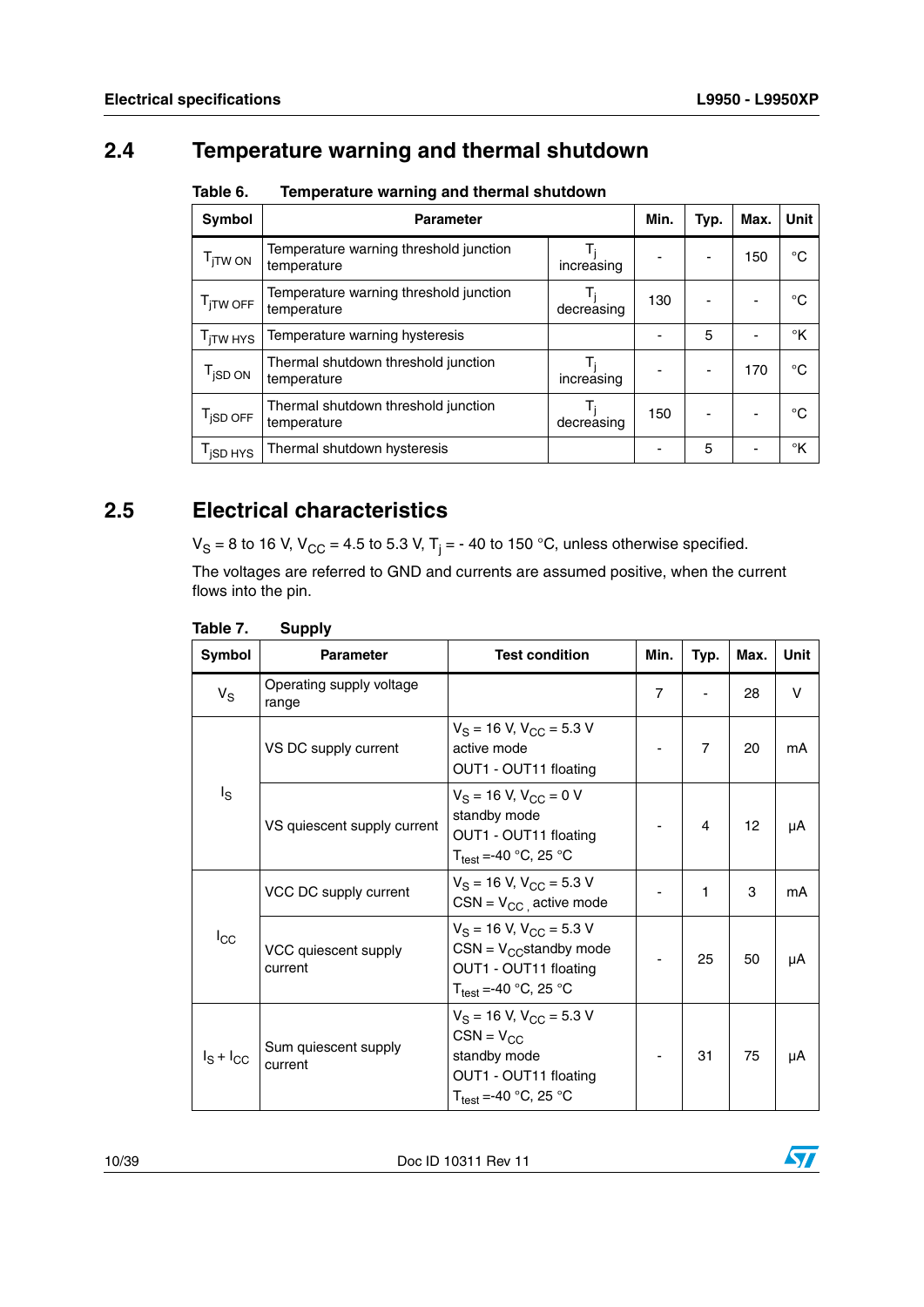| <b>Symbol</b>         | <b>Parameter</b>          | <b>Test condition</b>                      | Min.                     | Typ. | Max. | Unit |
|-----------------------|---------------------------|--------------------------------------------|--------------------------|------|------|------|
| V <sub>SUV ON</sub>   | VS UV-threshold voltage   | $V_S$ increasing                           | 5.9                      | -    | 7.2  | v    |
| V <sub>SUV OFF</sub>  | VS UV-threshold voltage   | $V_S$ decreasing                           | 5.5                      | -    | 6.5  | v    |
| V <sub>SUV hyst</sub> | VS UV-hysteresis          | V <sub>SUV ON</sub> - V <sub>SUV OFF</sub> | $\overline{\phantom{a}}$ | 0.5  | ٠    | v    |
| V <sub>SOV OFF</sub>  | VS OV-threshold voltage   | $V_S$ increasing                           | 18                       | -    | 24.5 | v    |
| V <sub>SOV ON</sub>   | VS OV-threshold voltage   | $V_S$ decreasing                           | 17.5                     | -    | 22   | V    |
| V <sub>SOV hyst</sub> | VS OV-hysteresis          | V <sub>SOV OFF</sub> - V <sub>SOV ON</sub> | -                        | 1    | ٠    | v    |
| V <sub>POR OFF</sub>  | Power-on-reset threshold  | $V_{CC}$ increasing                        | -                        | -    | 4.4  | V    |
| V <sub>POR ON</sub>   | Power-on-reset threshold  | $V_{CC}$ decreasing                        | 3.1                      | -    | ۰    | V    |
| V <sub>POR hyst</sub> | Power-on-reset hysteresis | V <sub>POR OFF</sub> - V <sub>POR ON</sub> | -                        | 0.3  | ٠    | v    |

<span id="page-10-0"></span>Table 8. **Table 8. Overvoltage and under voltage detection**

#### <span id="page-10-1"></span>Table 9. **Current monitor output**

| Symbol              | <b>Parameter</b>                                                     | <b>Test condition</b>                                                                                                                             | Min. | Typ.           | Max.           | <b>Unit</b> |
|---------------------|----------------------------------------------------------------------|---------------------------------------------------------------------------------------------------------------------------------------------------|------|----------------|----------------|-------------|
| $V_{CM}$            | Functional voltage range                                             | $V_{CC} = 5 V$                                                                                                                                    | 0    |                | 4              | ν           |
| ICM,r               | Current monitor output<br>ratio:<br>$I_{CM}$ / $I_{OUT1,4,5,6,11}$   | 0 V $\leq$ V <sub>CM</sub> $\leq$ 4 V, VCC=5 V                                                                                                    |      | 10.000         |                |             |
| <sup>I</sup> CM acc | Current monitor accuracy $ I_{\text{Out4,5,11,max}} = 5.9 \text{ A}$ | 0 V $\leq$ V <sub>CM</sub> $\leq$ 3.8 V,<br>$V_{CC}$ = 5 V, $I_{Out.min}$ =500 mA,<br>$I_{Out1,6,max} = 2.9 A$<br>$(FS = full scale = 600 \mu A)$ |      | $4% +$<br>1%FS | $8% +$<br>2%FS |             |

#### <span id="page-10-2"></span>**Table 10. Charge pump output**

| Symbol          | Parameter                     | <b>Test condition</b>                       | Min. | Typ.                     | Max. | Unit |
|-----------------|-------------------------------|---------------------------------------------|------|--------------------------|------|------|
| $V_{CP}$        | Charge pump output<br>voltage | $V_S = 8 V$ , $I_{CP} = -60 \mu A$          | 6    | $\overline{\phantom{0}}$ | 13   | v    |
|                 |                               | $V_S = 10$ V, $I_{CP} = -80$ $\mu$ A        | 8    |                          | 13   | v    |
|                 |                               | $V_S \ge 12$ V, $I_{CP} = -100$ µA          | 10   | $\overline{\phantom{0}}$ | 13   | v    |
| <sup>I</sup> CP | Charge pump output<br>current | $V_{CP}$ = $V_{S}$ + 10 V, $V_{S}$ = 13.5 V | 95   | 150                      | 300  | μA   |

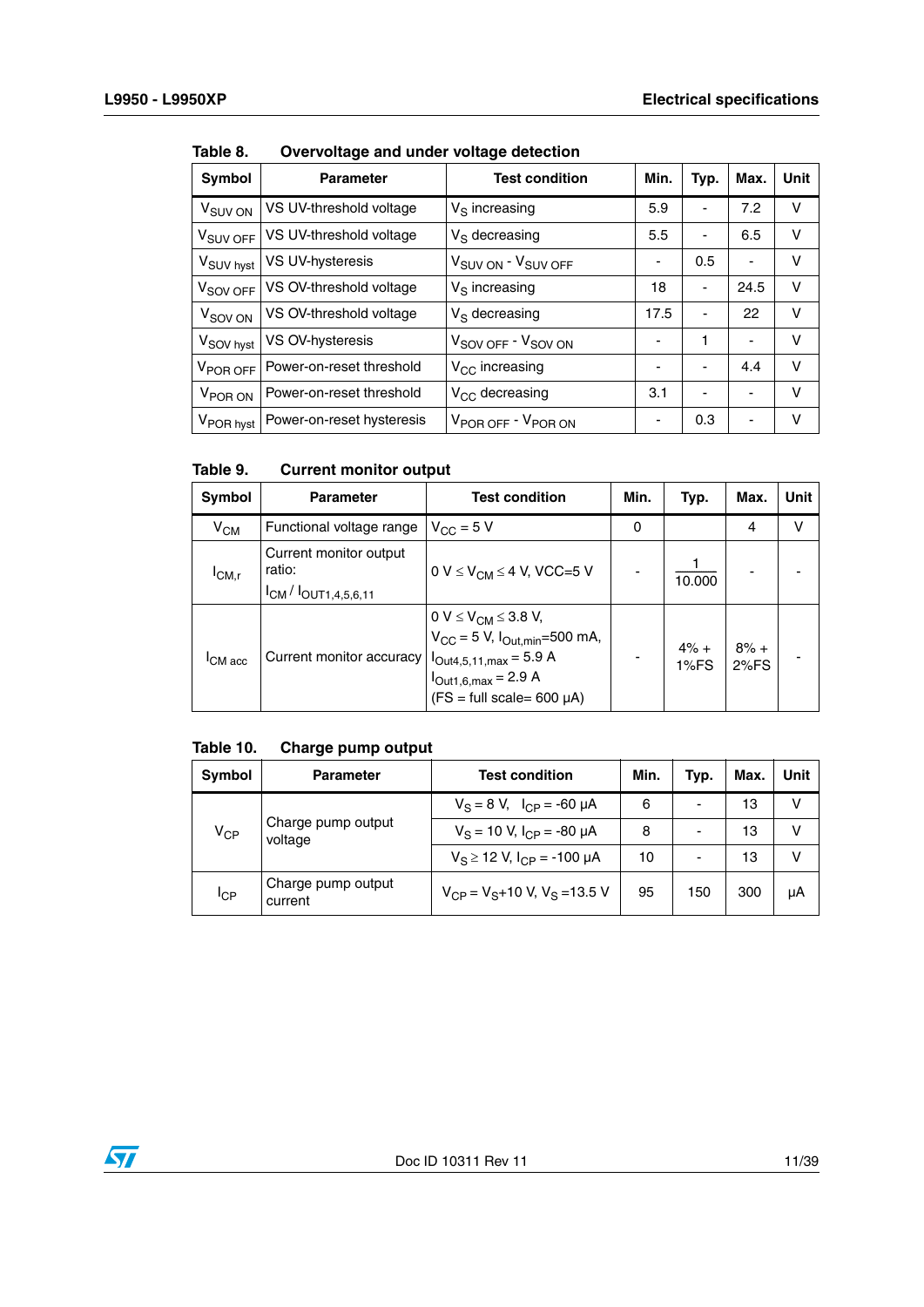| <b>Symbol</b>                                                          | <b>Parameter</b>                              | <b>Test condition</b>                                                                 | Min. | Typ. | Max. | Unit      |
|------------------------------------------------------------------------|-----------------------------------------------|---------------------------------------------------------------------------------------|------|------|------|-----------|
|                                                                        |                                               | $V_S = 13.5$ V, T <sub>i</sub> = 25 °C,<br>$I_{OUT1,6} = \pm 1.5A$                    |      | 300  | 400  | $m\Omega$ |
| FON OUT1,<br><b>FON OUT6</b>                                           | On-resistance to supply or<br>GND             | $V_S = 13.5$ V, T <sub>i</sub> = 125 °C,<br>$I_{\text{OUT1,6}} = \pm 1.5 \text{ A}$   |      | 450  | 600  | $m\Omega$ |
|                                                                        |                                               | $V_S = 8.0 V$ , T <sub>i</sub> = 25 °C,<br>$I_{\text{OUT1,6}} = \pm 1.5 \text{ A}$    |      | 300  | 400  | $m\Omega$ |
| FON OUT2,<br><b>FON OUT3</b>                                           |                                               | $V_S = 13.5$ V, T <sub>i</sub> = 25 °C,<br>$I_{\text{OUT2,3}} = \pm 0.8$ A            |      | 800  | 1100 | $m\Omega$ |
|                                                                        | On-resistance to supply or<br>GND             | $V_S = 13.5$ V, T <sub>i</sub> = 125 °C,<br>$I_{\text{OUT2,3}} = \pm 0.8 \text{ A}$   |      | 1250 | 1700 | $m\Omega$ |
|                                                                        |                                               | $V_S = 8.0 V, T_i = 25 °C,$<br>$I_{\text{OUT2,3}} = \pm 0.8 \text{ A}$                |      | 800  | 1100 | $m\Omega$ |
|                                                                        |                                               | $VS = 13.5$ V, T <sub>i</sub> = 25 °C,<br>$I_{\text{OUT4,5}} = \pm 3.0 \text{ A}$     |      | 150  | 200  | $m\Omega$ |
| FON OUT4,<br><b>FON OUT5</b>                                           | On-resistance to supply or<br>GND             | $V_S = 13.5$ V, T <sub>i</sub> = 125 °C,<br>$I_{\text{OUT4,5}} = \pm 3.0 \text{ A}$   |      | 225  | 300  | $m\Omega$ |
|                                                                        |                                               | $V_S = 8.0 V$ , T <sub>i</sub> = 25 °C,<br>$I_{\text{OUT4,5}} = \pm 3.0 \text{ A}$    |      | 150  | 200  | $m\Omega$ |
|                                                                        | On-resistance to supply                       | $V_S = 13.5$ V, T <sub>i</sub> = 25 °C,<br>$I_{\text{OUT7},8,9,10} = -0.8 \text{ A}$  |      | 800  | 1100 | $m\Omega$ |
| FON OUT7,<br>FON OUT8,<br>FON OUT9,                                    |                                               | $V_S = 13.5$ V, T <sub>i</sub> = 125 °C,<br>$I_{\text{OUT7},8,9,10} = -0.8 \text{ A}$ |      | 1250 | 1700 | $m\Omega$ |
| FON OUT10                                                              |                                               | $V_S = 8.0 V$ , T <sub>i</sub> = 25 °C,<br>$I_{\text{OUT7},8,9,10} = -0.8 \text{ A}$  |      | 800  | 1100 | $m\Omega$ |
|                                                                        |                                               | $V_S$ = 13.5 V, T <sub>i</sub> = 25 °C,<br>$I_{\text{OUT11}} = -3.0 \text{ A}$        |      | 100  | 150  | $m\Omega$ |
| FON OUT11                                                              | On-resistance to supply                       | $V_S$ = 13.5 V, T <sub>i</sub> = 125 °C,<br>$I_{OUT11} = -3.0A$                       |      | 150  | 200  | $m\Omega$ |
|                                                                        |                                               | $V_S = 8.0 V$ , T <sub>i</sub> = 25 °C,<br>$I_{\text{OUT11}} = -3.0 \text{ A}$        |      | 100  | 150  | $m\Omega$ |
| $IIOUT1I$ ,<br>$I_{\text{OUT6}}$                                       | Output current limitation to<br>supply or GND | Sink and source,<br>$V_S = 13.5V$                                                     | 3    |      | 5    | Α         |
| $IIOUT2I$ ,<br>II <sub>OUT3</sub> I                                    | Output current limitation to<br>supply or GND | Sink and source,<br>$V_S = 13.5V$                                                     | 1.5  |      | 2.5  | Α         |
| $II_{\text{OUT4}}$<br>II <sub>OUT5</sub> I                             | Output current limitation to<br>supply or GND | Sink and source,<br>$V_S = 13.5V$                                                     | 6    |      | 10   | Α         |
| $IIOUT7I$ ,<br>$IIOUT8I$ ,<br>$II_{\text{OUT}}$<br>ll <sub>OUT10</sub> | Output current limitation to<br>GND           | Source, $V_S = 13.5V$                                                                 | 1.5  |      | 2.5  | Α         |

<span id="page-11-0"></span>**Table 11. OUT1 - OUT11**

12/39 Doc ID 10311 Rev 11

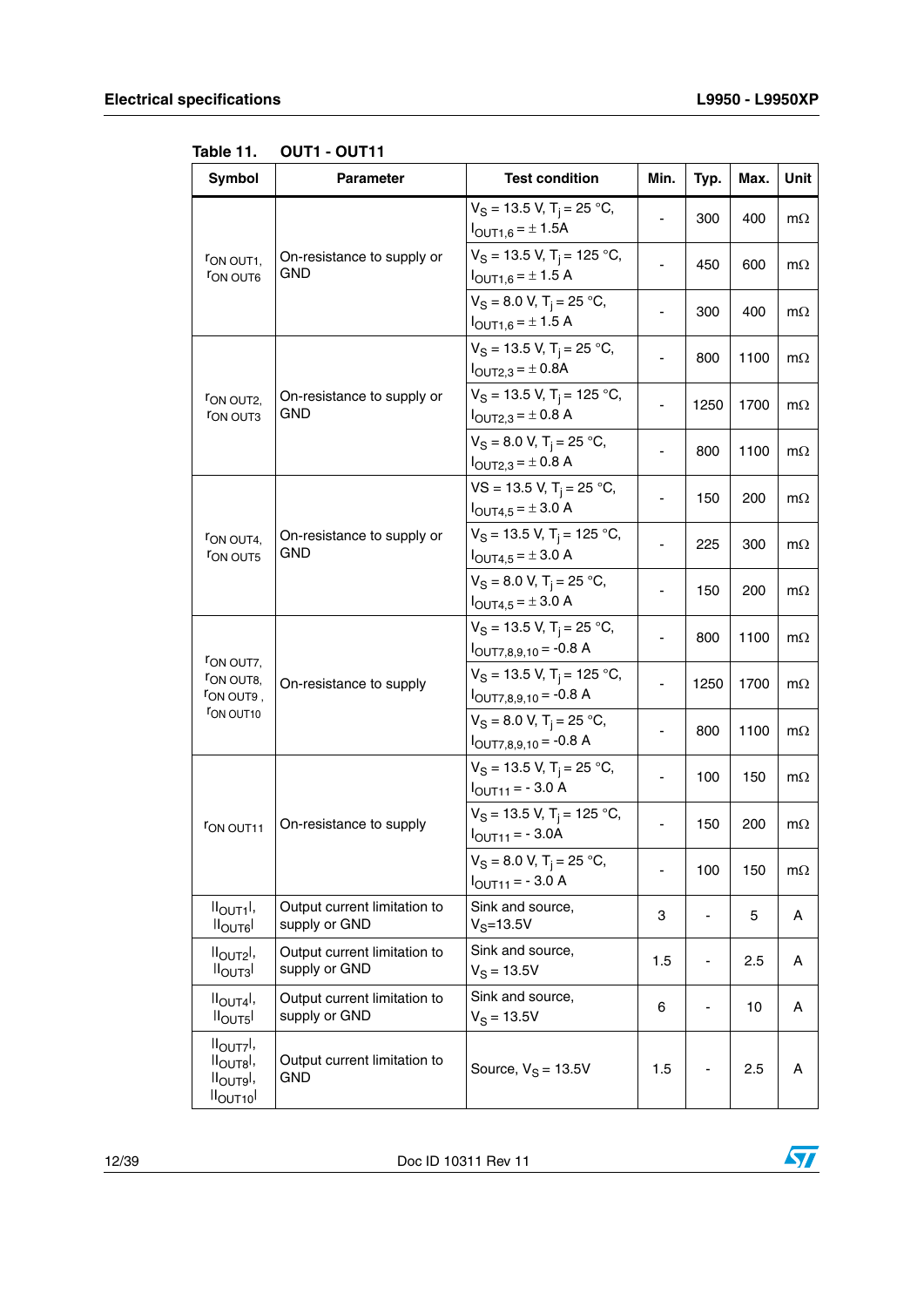| Symbol                | <b>Parameter</b>                                                           | <b>Test condition</b>                                             | Min. | Typ.           | Max. | Unit |
|-----------------------|----------------------------------------------------------------------------|-------------------------------------------------------------------|------|----------------|------|------|
| II <sub>OUT11</sub> I | Output current limitation to<br><b>GND</b>                                 | Source, $V_S = 13.5V$                                             | 6    |                | 10   | A    |
| $t_{d}$ ON H          | Output delay time,<br>highside driver on                                   | $V_S = 13.5 V,$<br>corresponding lowside<br>driver is not active  | 20   | 40             | 80   | μs   |
| $t_d$ OFF H           | Output delay time,<br>highside driver off                                  | $V_S = 13.5 V$                                                    | 50   | 150            | 300  | μs   |
| $t_{d}$ ON L          | Output delay time,<br>lowside driver on                                    | $V_S$ = 13.5 V,<br>corresponding highside<br>driver is not active | 15   | 30             | 70   | μs   |
| $t_d$ OFF L           | Output delay time,<br>lowside driver off                                   | $V_S = 13.5 V$                                                    | 80   | 150            | 300  | μs   |
| $t_{\text{D HL}}$     | Cross current protection time,<br>source to sink                           | $t_{\rm d}$ ON L $\cdot$ $t_{\rm d}$ OFF H.                       |      | 200            | 400  | μs   |
| $t_{D L H}$           | Cross current protection time,<br>sink to source                           | $t_d$ ON H $ t_d$ OFF L                                           |      | 200            | 400  | μs   |
| $I_{QLH}$             | Switched-off output current<br>highside drivers of OUT1-11                 | $VOUT1-11=0 V, standby$<br>mode                                   | 0    | -2             | -5   | μA   |
|                       |                                                                            | V <sub>OUT1-11</sub> =0 V, active<br>mode                         | -40  | $-15$          | 0    | μΑ   |
| $I_{\text{QLL}}$      | Switched-off output current<br>lowside drivers of OUT1-6                   | $V_{\text{OUT1-6}} = V_{\text{S}}$ , standby<br>mode              | 0    | 110            | 180  | μA   |
|                       |                                                                            | $V_{\text{OUT1-6}} = V_{\text{S}}$ , active mode                  | -40  | $-15$          | 0    | μA   |
| <b>IOLD1</b>          | Open load detection current<br>of OUT1                                     |                                                                   | 5    | 30             | 80   | mA   |
| I <sub>OLD23</sub>    | Open load detection current<br>of OUT2, OUT3                               |                                                                   | 15   | 40             | 60   | mA   |
| I <sub>OLD45</sub>    | Open load detection current<br>of OUT4 and OUT5                            |                                                                   | 60   | 150            | 300  | mA   |
| <b>I</b> OLD6         | Open load detection current<br>of OUT6                                     |                                                                   | 30   | 70             | 150  | mA   |
| <b>IOLD78910</b>      | Open load detection current<br>of OUT7, OUT8, OUT9,<br>OUT <sub>10</sub>   |                                                                   | 15   | 40             | 60   | mA   |
| <b>IOLD11</b>         | Open load detection current<br>of OUT11                                    |                                                                   | 30   | 150            | 300  | mA   |
| $t_{\text{dOL}}$      | Minimum duration of open<br>load condition to set the<br>status bit        |                                                                   | 500  | $\blacksquare$ | 3000 | μs   |
| $t_{\text{ISC}}$      | Minimum duration of over-<br>current condition to switch off<br>the driver |                                                                   | 10   |                | 100  | μs   |

**Table 11. OUT1 - OUT11 (continued)**

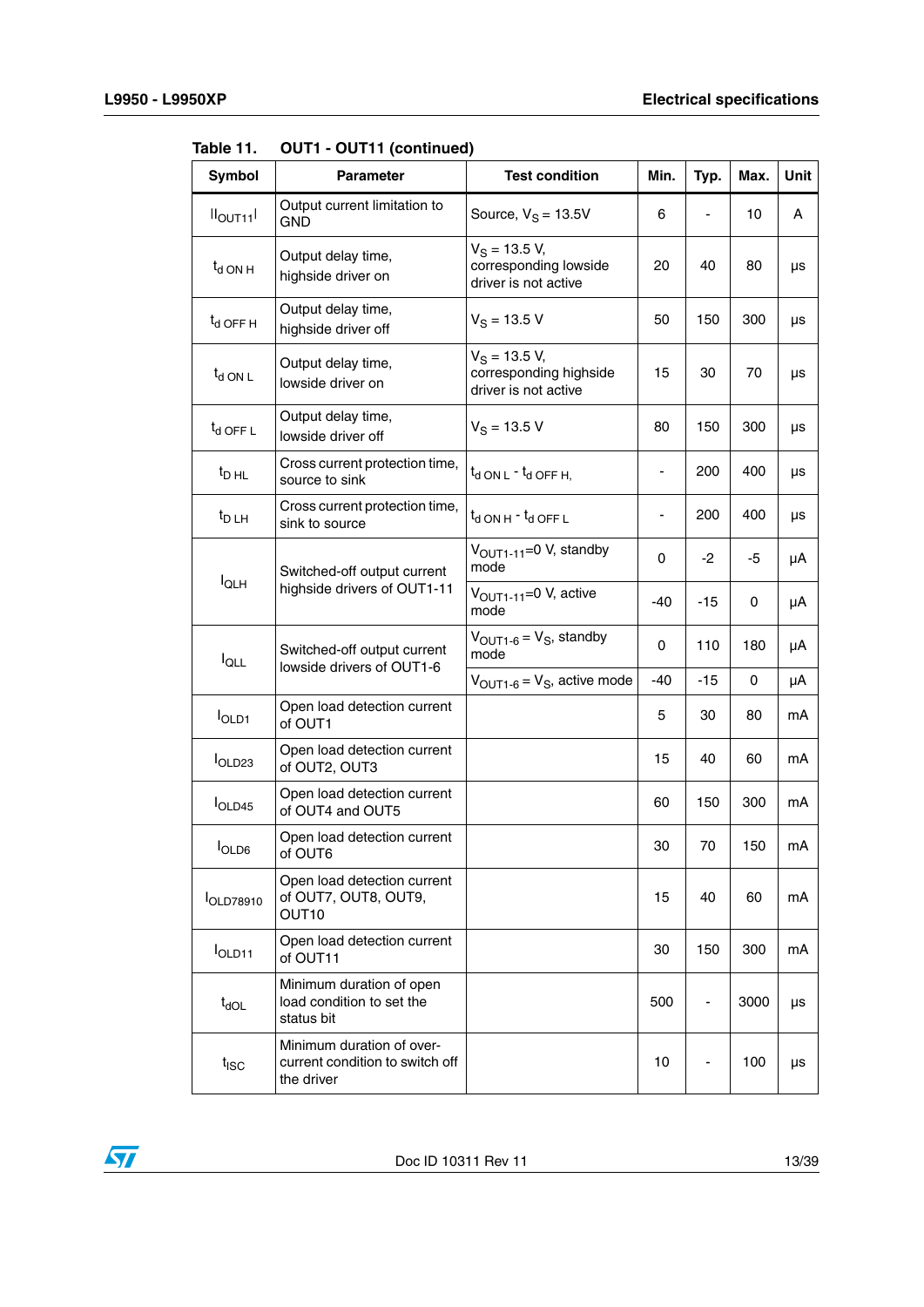| Symbol                                                | <b>Parameter</b>                          | <b>Test condition</b>                 | Min. | Typ. | Max. | Unit      |
|-------------------------------------------------------|-------------------------------------------|---------------------------------------|------|------|------|-----------|
| $dV_{\text{OUT16}}/dt$                                | Slew rate of OUT1, OUT6                   | $V_S = 13.5 V$<br>$Iload = ±1.5 A$    | 0.1  | 0.2  | 0.4  | $V/\mu s$ |
| dV <sub>OUT23</sub> /dt,<br>$dV_{\text{OUT78910}}/dt$ | Slew rate of OUT2/3 and<br>OUT7-OUT10     | $V_S = 13.5 V$<br>$Iload = -0.8 A$    | 0.09 | 0.2  | 0.4  | $V/\mu s$ |
| $dV_{\text{OUT45}}/dt$                                | Slew rate of OUT4, OUT5                   | $V_S = 13.5 V$<br>$Iload = \pm 3.0 A$ | 0.1  | 0.2  | 0.4  | $V/\mu s$ |
|                                                       | $dV_{\text{OUT11}}/dt$ Slew rate of OUT11 | $V_S = 13.5 V$<br>$Iload = 3.0 A$     | 0.1  | 0.2  | 0.4  | $V/\mu s$ |

**Table 11. OUT1 - OUT11 (continued)**

## <span id="page-13-0"></span>**2.6 SPI - electrical characteristics**

V<sub>S</sub> = 8 to 16 V, V<sub>CC</sub> = 4.5 to 5.3 V, T<sub>j</sub> = - 40 to 150 °C, unless otherwise specified. The voltages are referred to GND and currents are assumed positive, when the current flows into the pin.

<span id="page-13-1"></span>

| Table 12. |  | Delay time from standby to active mode |  |  |
|-----------|--|----------------------------------------|--|--|
|           |  |                                        |  |  |

| <b>Symbol</b>    | <b>Parameter</b> | <b>Test condition</b>                                                                                       | Min. | Typ. | Max. | Unit |
|------------------|------------------|-------------------------------------------------------------------------------------------------------------|------|------|------|------|
| l <sub>Set</sub> | Delay time       | Switching from standby to active mode.<br>Time until output drivers are enabled<br>after CSN going to high. | -    | 160  | 300  | μs   |

#### <span id="page-13-2"></span>Table 13. **Table 13. Inputs: CSN, CLK, PWM1/2 and DI**

| Symbol              | <b>Parameter</b>                                      | <b>Test condition</b>                   | Min.  | Typ.  | Max.                     | Unit |
|---------------------|-------------------------------------------------------|-----------------------------------------|-------|-------|--------------------------|------|
| $V_{inL}$           | Input low level                                       | $V_{\rm CC}$ = 5 V                      | 1.5   | 2.0   | $\overline{\phantom{a}}$ | V    |
| $V_{inH}$           | Input high level                                      | $V_{CC}$ = 5 V                          | -     | 3.0   | 3.5                      | v    |
| V <sub>inHyst</sub> | Input hysteresis                                      | $V_{\text{CC}} = 5 V$                   | 0.5   | ٠     | ٠                        | V    |
| $I_{\text{CSN}}$ in | Pull up current at input CSN                          | $V_{CSN}$ = 3.5 V V <sub>CC</sub> = 5 V | $-40$ | $-20$ | -8                       | μA   |
| <sup>I</sup> CLK in | Pull down current at input CLK                        | $V_{C1K} = 1.5 V$                       | 10    | 25    | 50                       | μA   |
| $I_{DI}$ in         | Pull down current at input DI                         | $V_{DI} = 1.5 V$                        | 10    | 25    | 50                       | μA   |
| PWM <sub>1</sub> in | Pull down current at input<br>PWM <sub>1</sub>        | $V_{\text{PWM}}$ = 1.5 V                | 10    | 25    | 50                       | μA   |
| $C_{in}$            | Input capacitance at input<br>CSN, CLK, DI and PWM1/2 | $V_{CC}$ = 0 to 5.3 V                   | -     | 10    | 15                       | рF   |

*Note: Value of input capacity is not measured in production test. Parameter guaranteed by design.*

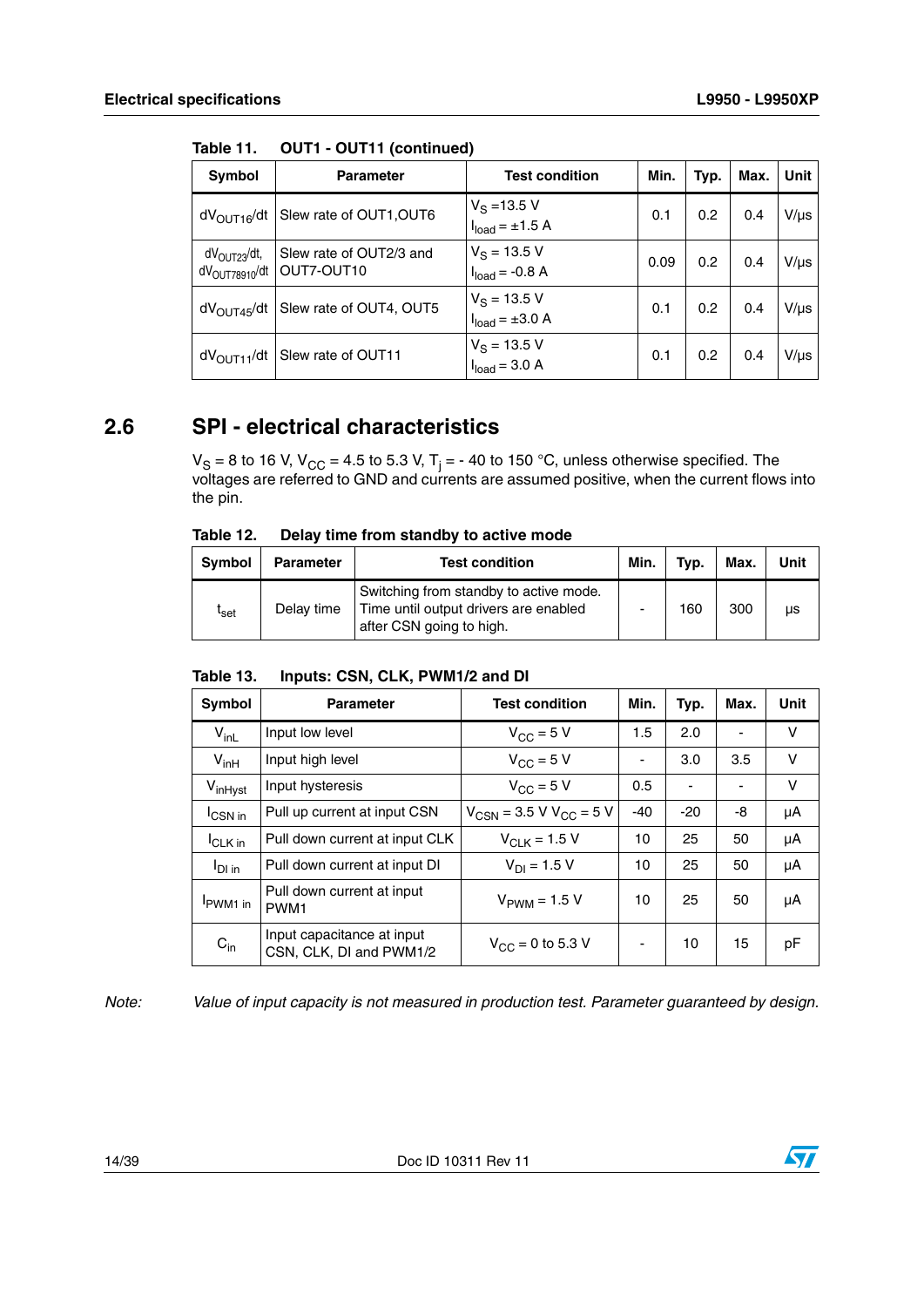| Symbol                           | <b>Parameter</b>                                      | <b>Test condition</b> | Min. | Typ. | Max. | Unit |
|----------------------------------|-------------------------------------------------------|-----------------------|------|------|------|------|
| $t_{CLK}$                        | Clock period                                          | $V_{\rm CC}$ = 5 V    | 1000 |      |      | ns   |
| <sup>t</sup> CLKH                | Clock high time                                       | $V_{CC}$ = 5 V        | 400  |      | ۰    | ns   |
| t <sub>CLKL</sub>                | Clock low time                                        | $V_{CC}$ = 5 V        | 400  | ۰    | ۰    | ns   |
| t <sub>set CSN</sub>             | CSN setup time, CSN low<br>before rising edge of CLK  | $V_{\text{CC}} = 5$ V | 400  | ۰    | ۰    | ns   |
| t <sub>set CLK</sub>             | CLK setup time, CLK high<br>before rising edge of CSN | $V_{\rm CC}$ = 5 V    | 400  | ٠    | -    | ns   |
| $\mathfrak{t}_{\mathsf{set}}$ DI | DI setup time                                         | $V_{CC}$ = 5 V        | 200  |      |      | ns   |
| <sup>t</sup> hold time           | DI hold time                                          | $V_{CC}$ = 5 V        | 200  | ٠    | ٠    | ns   |
| $t_{\rm r}$ in                   | Rise time of input signal DI,<br>CLK, CSN             | $V_{\rm CC}$ = 5 V    |      |      | 100  | ns   |
| $t_{\text{f}}$ in                | Fall time of input signal DI,<br>CLK, CSN             | $V_{\rm CC}$ = 5 V    |      | ٠    | 100  | ns   |

#### <span id="page-14-0"></span>Table 14. **DI timing**

#### *Note: DI timing parameters tested in production by a passed/failed test: Tj=-40 °C/+25 °C: SPI communication @2 MHZ. Tj=+125 °C: SPI communication @1.25 MHZ.*

#### <span id="page-14-1"></span>**Table 15. DO**

| <b>Symbol</b>             | <b>Parameter</b>              | <b>Test condition</b>                                               | Min.          | Typ.          | Max.           | Unit |
|---------------------------|-------------------------------|---------------------------------------------------------------------|---------------|---------------|----------------|------|
| $\mathsf{v}_\mathsf{DOL}$ | Output low level              | $VCC = 5 V, I_D = -2 mA$                                            |               | 0.2           | 0.4            | ν    |
| $V_{\text{DOH}}$          | Output high level             | $VCC = 5 V, I_D = 2 mA$                                             | $V_{CC}$ -0.4 | $V_{CC}$ -0.2 | $\blacksquare$ | v    |
| <b>IDOLK</b>              | Tristate leakage current      | $V_{CSN} = V_{CC},$<br>0 V < V <sub>DO</sub> < V <sub>CC</sub>      | $-10$         | ٠             | 10             | μA   |
| $C_{DO}^{(1)}$            | Tristate input<br>capacitance | $V_{CSN} = V_{CC}$<br>$0 \text{ V} < V_{\text{CC}} < 5.3 \text{ V}$ |               | 10            | 15             | pF   |

1. Value of input capacity is not measured in production test. Parameter guaranteed by design.

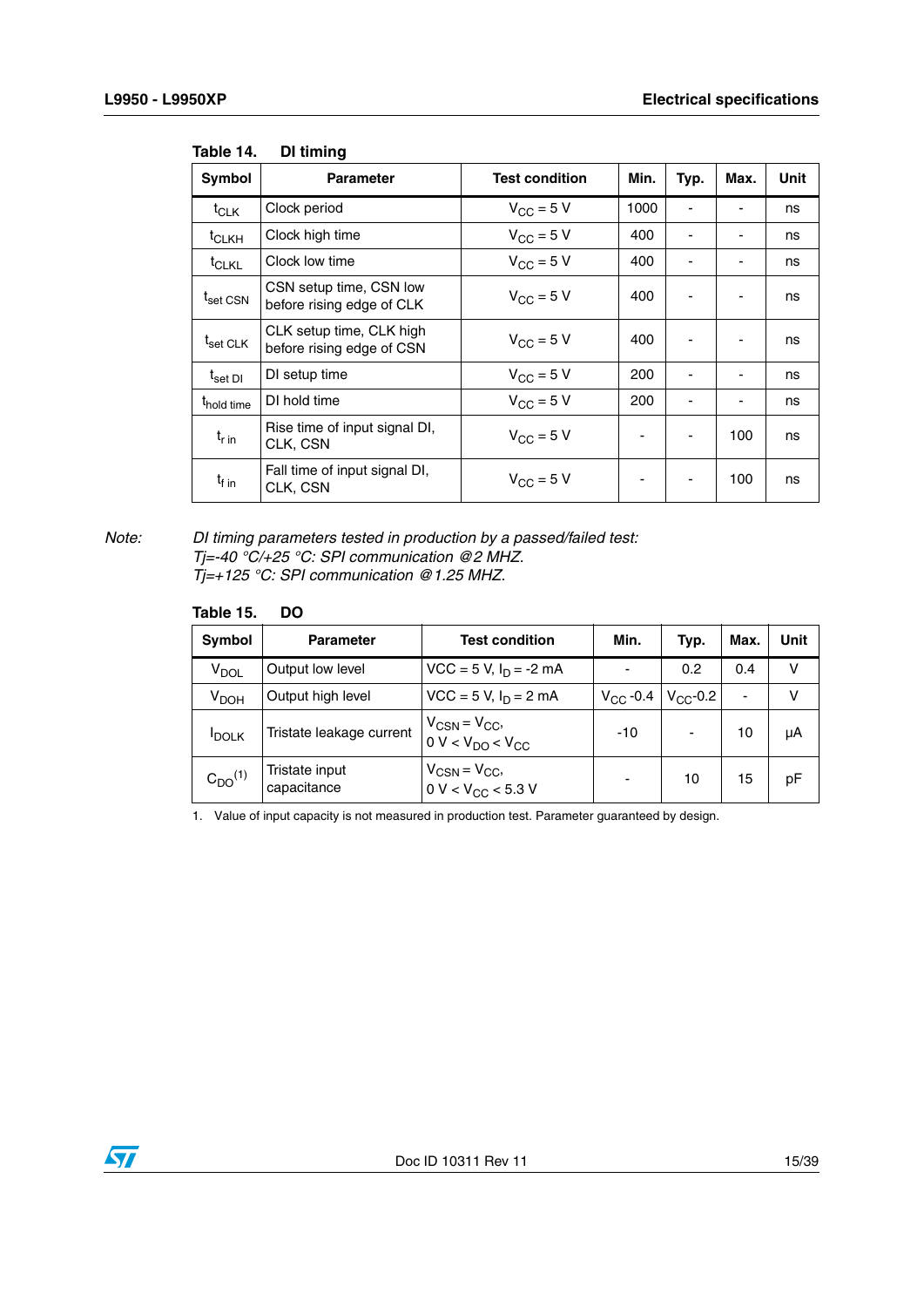| Symbol                    | <b>Parameter</b>                                                       | <b>Test condition</b>                                                                             | Min. | Typ. | Max. | Unit |
|---------------------------|------------------------------------------------------------------------|---------------------------------------------------------------------------------------------------|------|------|------|------|
| $t_{r,DO}$                | DO rise time                                                           | $C_1 = 100$ pF, $I_{load} = -1$ mA                                                                |      | 80   | 140  | ns   |
| $t_{f, DO}$               | DO fall time                                                           | $C_1 = 100$ pF, $I_{load} = 1$ mA                                                                 | ۰    | 50   | 100  | ns   |
| <sup>I</sup> en DO tri L  | DO enable time<br>from tristate to low level                           | $C_1 = 100$ pF, $I_{load} = 1$ mA<br>pull-up load to $V_{CC}$                                     |      | 100  | 250  | ns   |
| <sup>I</sup> dis DO L tri | DO disable time<br>from low level to tristate                          | $C_L$ = 100 pF, $I_{load}$ = 4 mA<br>pull-up load to $V_{CC}$                                     |      | 380  | 450  | ns   |
| $t_{en}$ DO tri H         | DO enable time<br>from tristate to high level                          | $C_1$ = 100 pF, $I_{load}$ = -1 mA<br>pull-down load to GND                                       |      | 100  | 250  | ns   |
| <sup>t</sup> dis DO H tri | DO disable time<br>from high level to tristate   pull-down load to GND | $C_1 = 100$ pF, $I_{load} = -4$ mA                                                                |      | 380  | 450  | ns   |
| $t_{d}$ DO                | DO delay time                                                          | $V_{\text{DO}}$ < 0.3 $V_{\text{CC}}$ , $V_{\text{DO}}$ > 0.7 $V_{\text{CC}}$ ,<br>$C_1 = 100 pF$ | ۰    | 50   | 250  | ns   |

#### <span id="page-15-0"></span>Table 16. **Table 16. DO timing**

#### <span id="page-15-1"></span>Table 17. **CSN timing**

| Symbol                    | <b>Parameter</b>                                                        | <b>Test condition</b>                        | Min. | Typ. | Max. | Unit |
|---------------------------|-------------------------------------------------------------------------|----------------------------------------------|------|------|------|------|
| $t_{\text{CSN\_HI,stb}}$  | Minimum CSN HI time,<br>switching from standby mode   to Input Register | Transfer of SPI command                      |      | 20   | 50   | μs   |
| i <sup>t</sup> CSN_HI,min | Maximum CSN HI time,<br>active mode                                     | Transfer of SPI command<br>to input register |      |      | 4    | μs   |

<span id="page-15-2"></span>



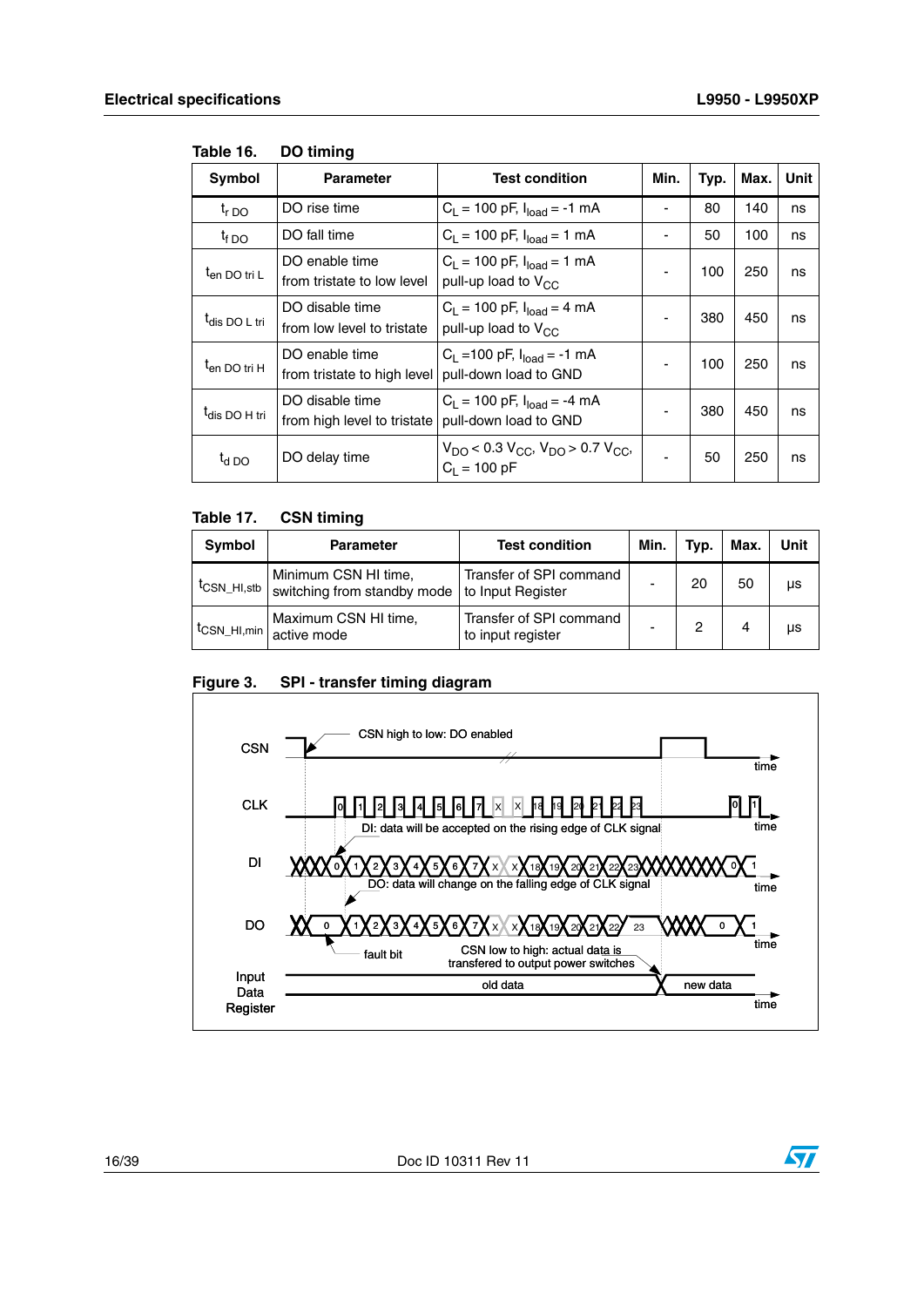

<span id="page-16-0"></span>**Figure 4. SPI - input timing**

<span id="page-16-1"></span>



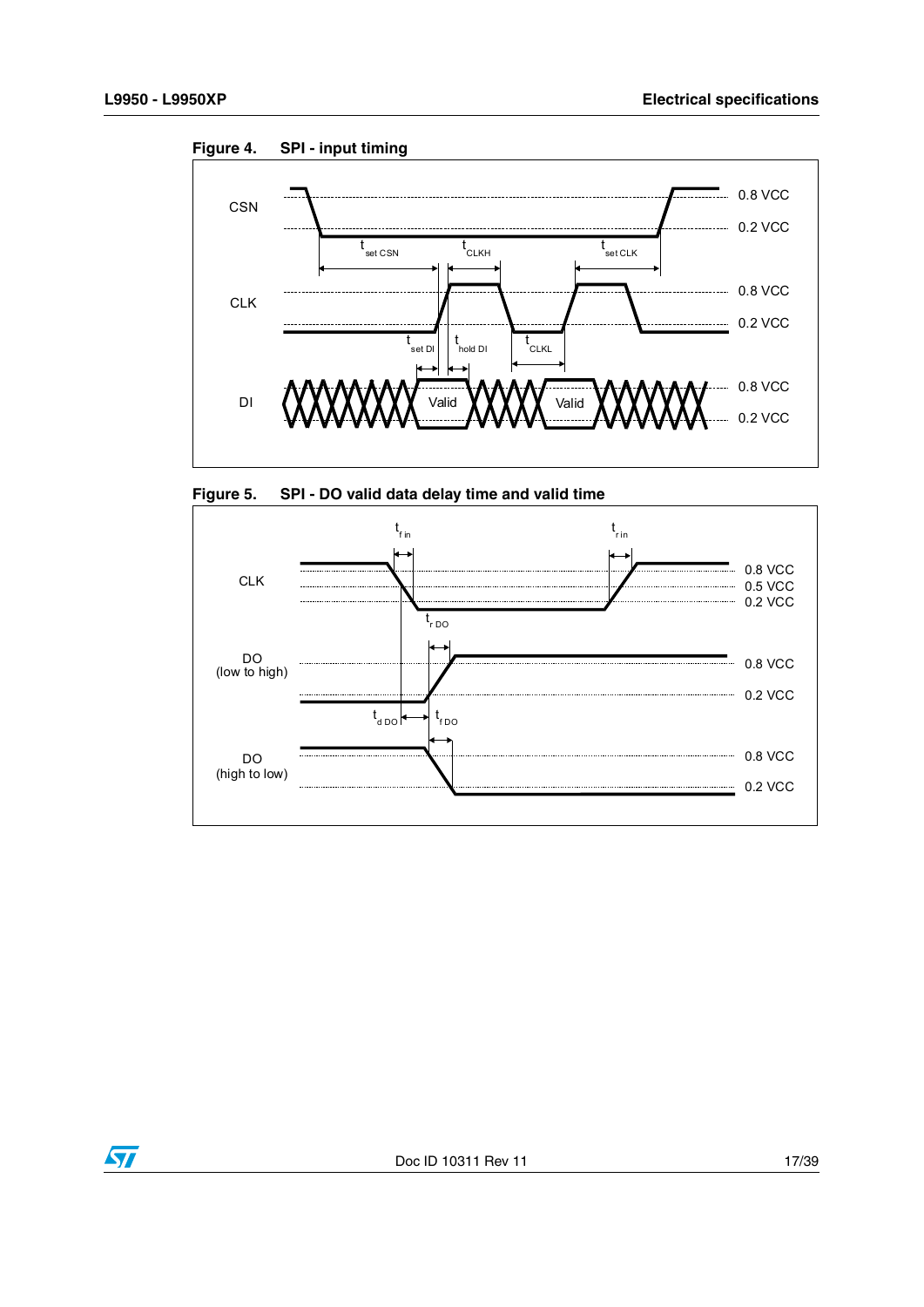

<span id="page-17-0"></span>**Figure 6. SPI - DO enable and disable time**

<span id="page-17-1"></span>



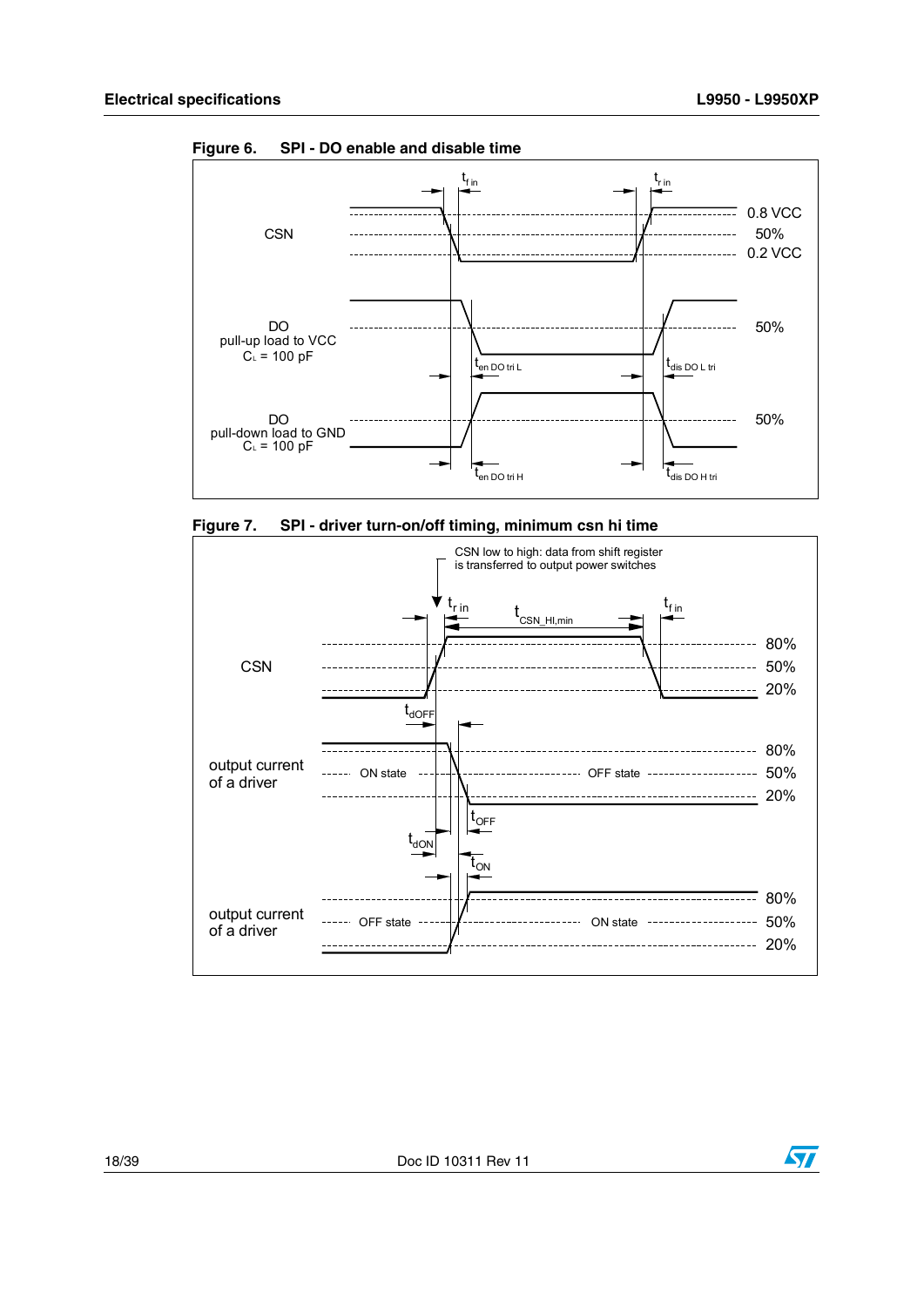

<span id="page-18-0"></span>**Figure 8. SPI - timing of status bit 0 (fault condition)**

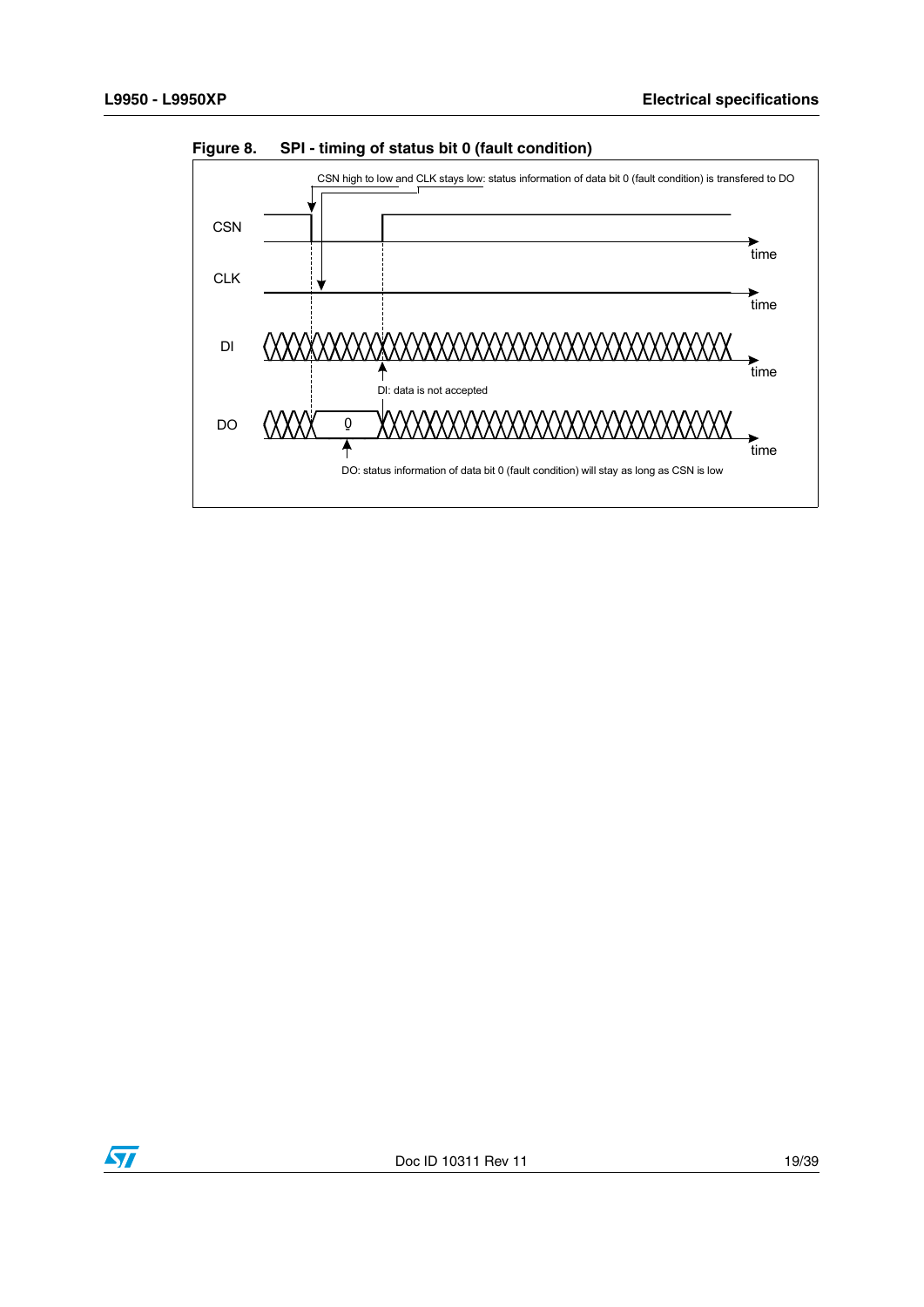# <span id="page-19-0"></span>**3 Application information**

## <span id="page-19-1"></span>**3.1** Dual power supply: V<sub>S</sub> and V<sub>CC</sub>

The power supply voltage  $V_S$  supplies the half bridges and the highside drivers. An internal charge-pump is used to drive the highside switches. The logic supply voltage  $V_{CC}$  (stabilized 5 V) is used for the logic part and the SPI of the device.

Due to the independent logic supply voltage the control and status information will not be lost, if there are temporary spikes or glitches on the power supply voltage. In case of poweron (V<sub>CC</sub> increases from under voltage to V<sub>POR OFF</sub> = 4.2 V) the circuit is initialized by an internally generated power on reset (POR). If the voltage  $V_{CC}$  decreases under the minimum threshold ( $V_{POR ON}$  = 3.4 V), the outputs are switched to tristate (high impedance) and the status registers are cleared.

#### <span id="page-19-2"></span>**3.2 Standby mode**

The standby mode of the L9950 is activated by clearing the bit 23 of the Input Data Register 0. All latched data will be cleared and the inputs and outputs are switched to high impedance. In the standby mode the current at  $V_S (V_{CC})$  is less than 6  $\mu$ A (50  $\mu$ A) for CSN = high (DO in tristate). By switching the  $V_{CC}$  voltage a very low quiescent current can be achieved. If bit 23 is set, the device will be switched to active mode.

#### <span id="page-19-3"></span>**3.3 Inductive loads**

Each half bridge is built by an internally connected highside and a lowside power DMOS transistor. Due to the built-in reverse diodes of the output transistors, inductive loads can be driven at the outputs OUT1 to OUT6 without external free wheeling diodes. The highside drivers OUT7 to OUT11 are intended to drive resistive loads. Hence only a limited energy (E<1 mJ) can be dissipated by the internal ESD diodes in freewheeling condition. For inductive loads ( $L>100 \mu H$ ) an external free wheeling diode connected to GND and the corresponding output is needed.

### <span id="page-19-4"></span>**3.4 Diagnostic functions**

All diagnostic functions (over/open load, power supply over-/undervoltage, temperature warning and thermal shutdown) are internally filtered and the condition has to be valid for at least 32 µs (open load: 1 ms, respectively) before the corresponding status bit in the status registers will be set. The filters are used to improve the noise immunity of the device. Open load and temperature warning function are intended for information purpose and will not change the state of the output drivers. On contrary, the overload and thermal shutdown condition will disable the corresponding driver (overload) or all drivers (thermal shutdown), respectively. Without setting the over-current recovery bits in the Input Data register, the microcontroller has to clear the over-current status bits to reactivate the corresponding drivers.

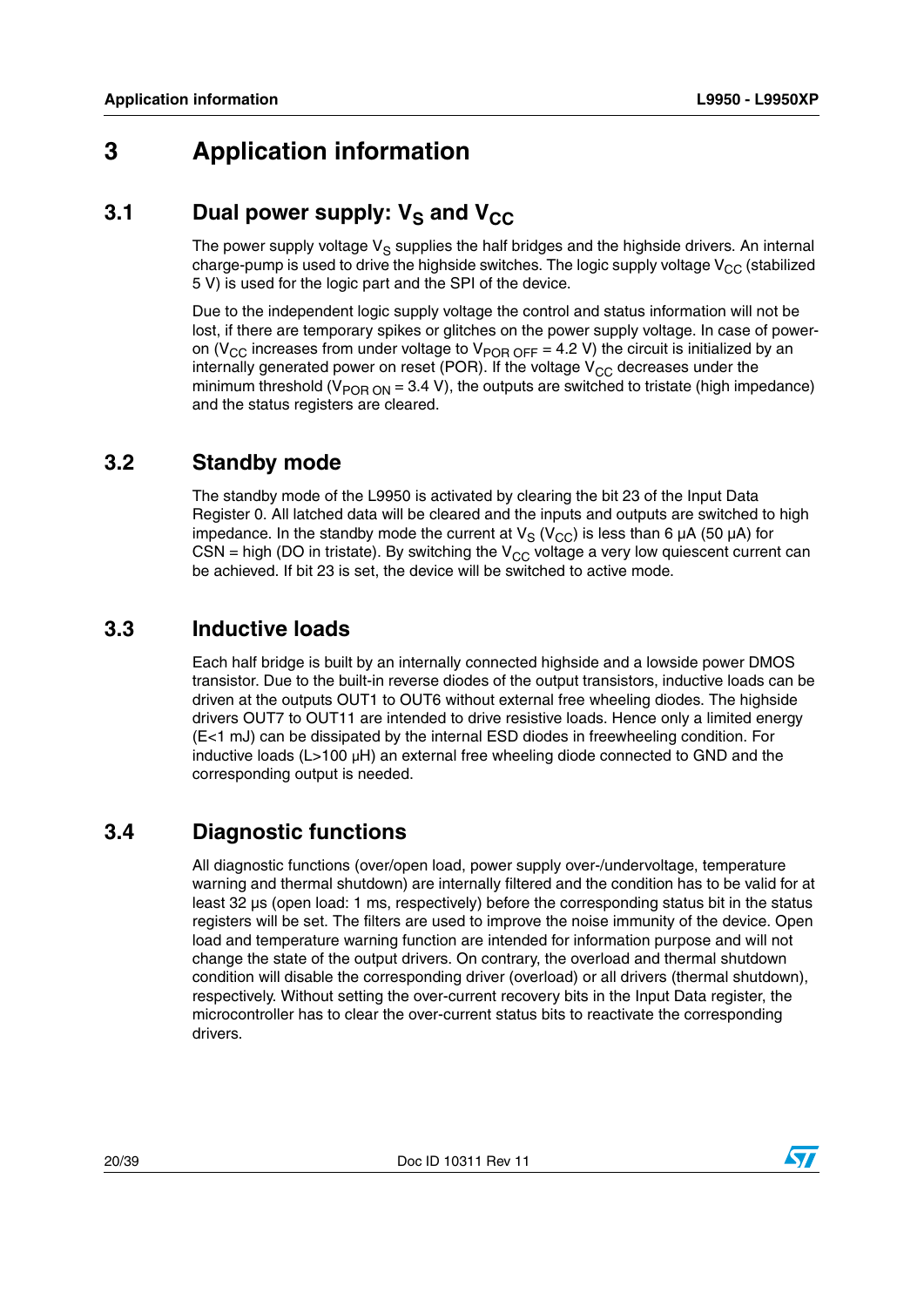#### <span id="page-20-0"></span>**3.5 Overvoltage and under voltage detection**

If the power supply voltage  $V_S$  rises above the overvoltage threshold  $V_{SOV OFF}$  (typical 21 V), the outputs OUT1 to OUT11 are switched to high impedance state to protect the load. When the voltage  $V_S$  drops below the under voltage threshold  $V_{SUV \, OFF}$  (UV switch OFF voltage), the output stages are switched to the high impedance to avoid the operation of the power devices without sufficient gate driving voltage (increased power dissipation). If the supply voltage  $V_S$  recovers to normal operating voltage the outputs stages return to the programmed state (input register 0: bit 20=0).

If the under voltage/overvoltage recovery disable bit is set, the automatic turn-on of the drivers is deactivated. The microcontroller needs to clear the status bits to reactivate the drivers. It is recommended to set bit 20 to avoid a possible high current oscillation in case of a shorted output to GND and low battery voltage.

#### <span id="page-20-1"></span>**3.6 Temperature warning and thermal shutdown**

If junction temperature rises above  $T_{i, TW}$  a temperature warning flag is set and is detectable via the SPI. If junction temperature increases above the second threshold  $T_{i SD}$ , the thermal shutdown bit will be set and power DMOS transistors of all output stages are switched off to protect the device. In order to reactivate the output stages the junction temperature must decrease below  $T_{i SD}$  -  $T_{i SD HYS}$  and the thermal shutdown bit has to be cleared by the microcontroller.

#### <span id="page-20-2"></span>**3.7 Open-load detection**

The open load detection monitors the load current in each activated output stage. If the load current is below the open load detection threshold for at least 1 ms  $(t<sub>d</sub>)$  the corresponding open load bit is set in the status register. Due to mechanical/electrical inertia of typical loads a short activation of the outputs (e.g. 3ms) can be used to test the open load status without changing the mechanical/electrical state of the loads.

#### <span id="page-20-3"></span>**3.8 Over load detection**

In case of an over-current condition a flag is set in the status register in the same way as open load detection. If the over-current signal is valid for at least  $t_{\text{ISC}} = 32 \mu s$ , the overcurrent flag is set and the corresponding driver is switched off to reduce the power dissipation and to protect the integrated circuit. If the over-current recovery bit of the output is zero the microcontroller has to clear the status bits to reactivate the corresponding driver.

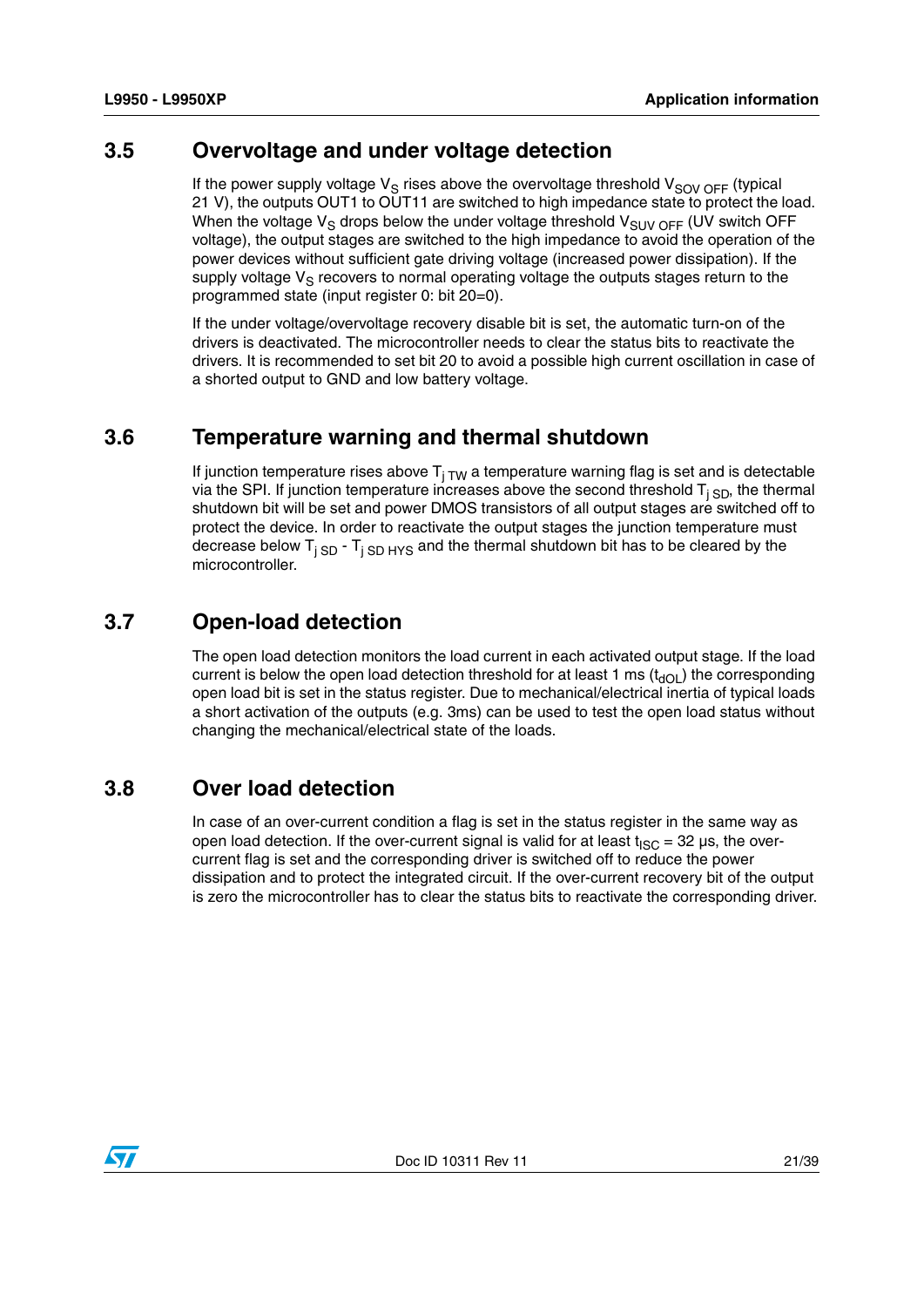#### <span id="page-21-0"></span>**3.9 Current monitor**

The current monitor output sources a current image at the current monitor output which has a fixed ratio (1/10000) of the instantaneous current of the selected highside driver. The bits 18 and 19 of the Input Data Register 0 control which of the outputs OUT1, OUT4, OUT5, OUT6 and OUT11 will be multiplexed to the current monitor output. The current monitor output allows a more precise analysis of the actual state of the load rather than the detection of an open or overload condition. For example this can be used to detect the motor state (starting, free running, stalled). Moreover, it is possible to regulate the power of the defroster more precise by measuring the load current. The current monitor output is bidirectional (c.f. PWM inputs).

#### <span id="page-21-1"></span>**3.10 PWM inputs**

Each driver has a corresponding PWM enable bit which can be programmed by the SPI interface. If the PWM enable bit is set, the output is controlled by the logically AND combination of the PWM signal and the output control bit in Input Data Register. The outputs OUT1-OUT8 and OUT11 are controlled by the PWM1 input and the outputs OUT9/10 are controlled by the bidirectional input CM/PMW2. For example, the two PWM inputs can be used to dim two lamps independently by external PWM signals.

#### <span id="page-21-2"></span>**3.11 Cross current protection**

The six half brides of the device are cross current protected by an internal delay time. If one driver (LS or HS) is turned off the activation of the other driver of the same half bridge will be automatically delayed by the cross current protection time. After the cross current protection time is expired the slew rate limited switch off phase of the driver will be changed to a fast turn-off phase and the opposite driver is turned on with slew rate limitation. Due to this behavior it is always guaranteed that the previously activated driver is totally turned off before the opposite driver will start to conduct.

#### <span id="page-21-3"></span>**3.12 Programmable soft start function to drive loads with higher inrush current**

Loads with start-up currents higher than the over-current limits (e.g. inrush current of lamps, start current of motors and cold resistance of heaters) can be driven by using the programmable soft start function (i.e. overcurrent recovery mode). Each driver has a corresponding over-current recovery bit. If this bit is set, the device will automatically switchon the outputs again after a programmable recovery time. The duty cycle in over-current condition can be programmed by the SPI interface to be about 12% or 25%. The PWM modulated current will provide sufficient average current to power up the load (e.g. heat up the bulb) until the load reaches operating condition.

The device itself cannot distinguish between a real overload and a non linear load like a light bulb. A real overload condition can only be qualified by time. As an example the microcontroller can switch on light bulbs by setting the over-current Recovery bit for the first 50ms. After clearing the recovery bit the output will be automatically disabled if the overload condition still exits.

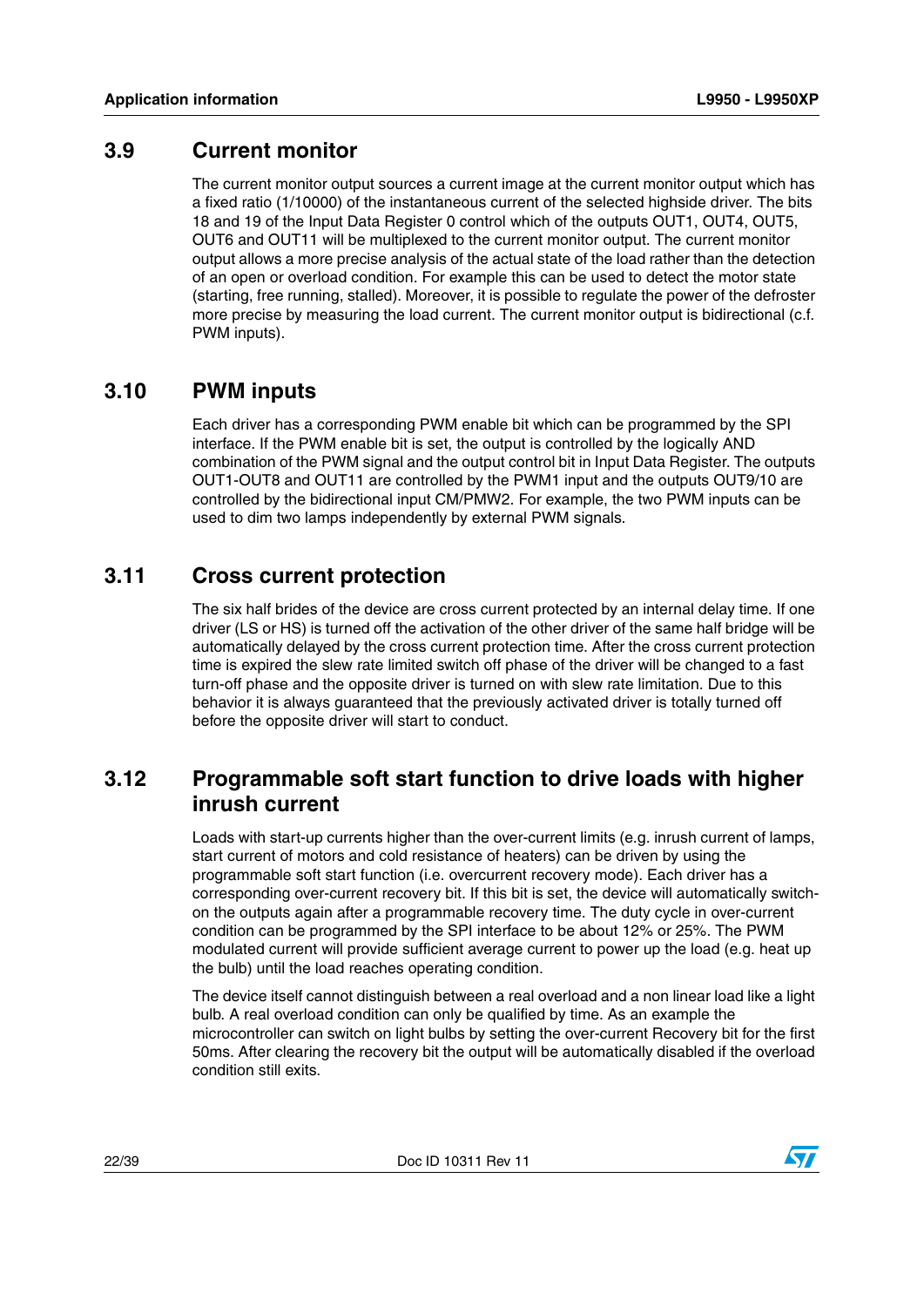

<span id="page-22-0"></span>**Figure 9. Example of programmable soft start function for inductive loads**

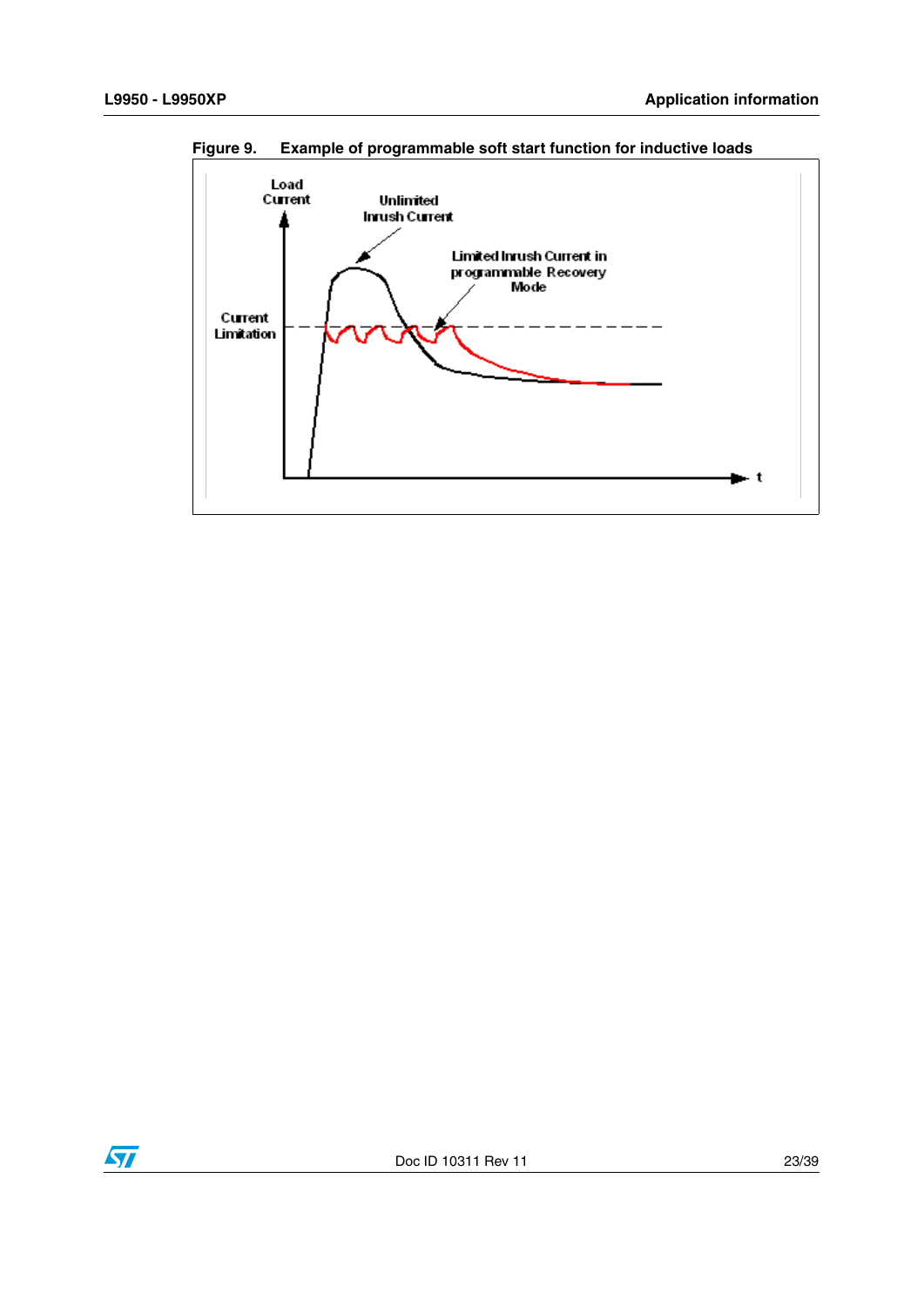# <span id="page-23-0"></span>**4 Functional description of the SPI**

### <span id="page-23-1"></span>**4.1 Serial Peripheral Interface (SPI)**

This device uses a standard SPI to communicate with a microcontroller. The SPI can be driven by a microcontroller with its SPI peripheral running in following mode: CPOL = 0 and  $CPHA = 0.$ 

For this mode, input data is sampled by the low to high transition of the clock CLK, and output data is changed from the high to low transition of CLK.

This device is not limited to microcontroller with a build-in SPI. Only three CMOS-compatible output pins and one input pin will be needed to communicate with the device. A fault condition can be detected by setting CSN to low. If  $CSN = 0$ , the DO pin will reflect the status bit 0 (fault condition) of the device which is a logical or of all bits in the status registers 0 and 1. The microcontroller can poll the status of the device without the need of a full SPI communication cycle.

*Note: In contrast to the SPI standard the least significant bit (LSB) will be transferred first (see [Figure 3](#page-15-2)).*

## <span id="page-23-2"></span>**4.2 Chip Select Not (CSN)**

The input pin is used to select the serial interface of this device. When CSN is high, the output pin (DO) will be in high impedance state. A low signal will activate the output driver and a serial communication can be started. The state when CSN is going low until the rising edge of CSN will be called a communication frame. If the CSN input pin is driven above 7.5V, the L9950 will go into a test mode. In the test mode the DO will go from tri state to active mode.

## <span id="page-23-3"></span>**4.3 Serial Data In (DI)**

The input pin is used to transfer data serial into the device. The data applied to the DI will be sampled at the rising edge of the CLK signal and shifted into an internal 24 bit shift register. At the rising edge of the CSN signal the contents of the shift register will be transferred to Data Input Register. The writing to the selected Data Input Register is only enabled if exactly 24 bits are transmitted within one communication frame (i.e. CSN low). If more or less clock pulses are counted within one frame the complete frame will be ignored. This safety function is implemented to avoid an activation of the output stages by a wrong communication frame.

*Note: Due to this safety functionality a daisy chaining of SPI is not possible. Instead, a parallel operation of the SPI bus by controlling the CSN signal of the connected ICs is recommended.* 

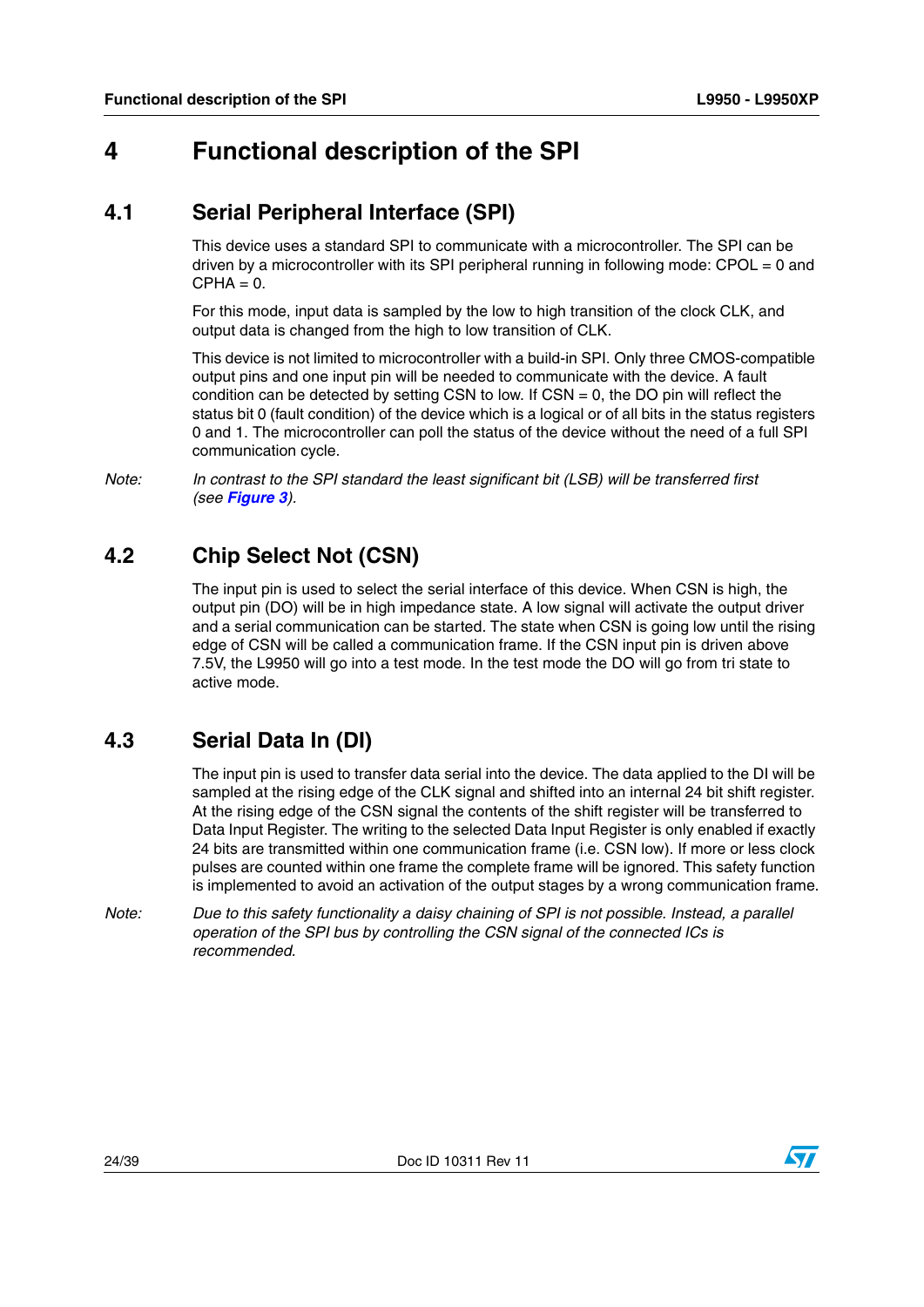#### <span id="page-24-0"></span>**4.4 Serial Data Out (DO)**

The data output driver is activated by a logical low level at the CSN input and will go from high impedance to a low or high level depending on the status bit 0 (fault condition). The first rising edge of the CLK input after a high to low transition of the CSN pin will transfer the content of the selected status register into the data out shift register. Each subsequent falling edge of the CLK will shift the next bit out.

#### <span id="page-24-1"></span>**4.5 Serial clock (CLK)**

The CLK input is used to synchronize the input and output serial bit streams. The data input (DI) is sampled at the rising edge of the CLK and the data output (DO) will change with the falling edge of the CLK signal.

#### <span id="page-24-2"></span>**4.6 Input data register**

The device has two input registers. The first bit (bit 0) at the DI input is used to select one of the two Input Registers. All bits are first shifted into an input shift register. After the rising edge of CSN the contents of the input shift register will be written to the selected Input Data Register only if a frame of exact 24 data bits are detected. Depending on bit 0 the contents of the selected status register will be transferred to DO during the current communication frame. Bit 1-17 controls the behavior of the corresponding driver.

If bit 23 is zero, the device will go into the standby mode. The bits 18 and 19 are used to control the current monitor multiplexer. Bit 22 is used to reset all status bits in both status registers. The bits in the status registers will be cleared after the current communication frame (rising edge of CSN).

#### <span id="page-24-3"></span>**4.7 Status register**

This devices uses two status registers to store and to monitor the state of the device. Bit 0 is used as a fault bit and is a logical NOR combination of bits 1-22 in both status registers. The state of this bit can be polled by the microcontroller without the need of a full SPI communication cycle. If one of the over-current bits is set, the corresponding driver will be disabled. If the over-current recovery bit of the output is not set the microcontroller has to clear the over-current bit to enable the driver. If the thermal shutdown bit is set, all drivers will go into a high impedance state. Again the microcontroller has to clear the bit to enable the drivers.

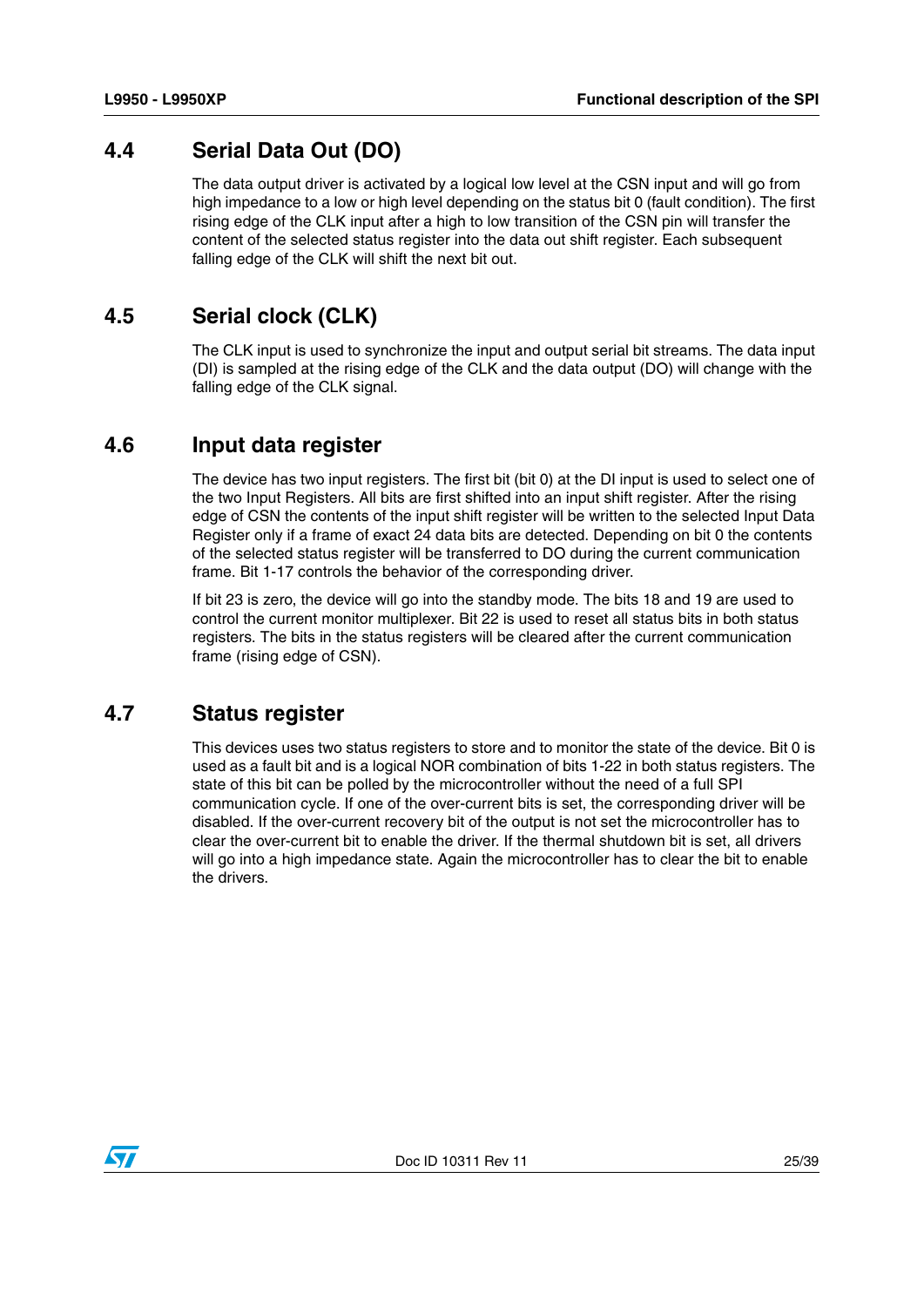#### <span id="page-25-0"></span>**4.8 Test mode**

The test mode can be entered by rising the CSN input to a voltage higher than 7.0 V. In the test mode the inputs CLK, DI, PWM1/2 and the internal 2 MHz CLK can be multiplexed to data output DO for testing purpose. Furthermore the over-current thresholds are reduced by a factor of 4 to allow EWS testing at lower current. For EWS testing a special test pad is available to measure the internal bandgap voltage, the TW and TSD thresholds.

The internal logic prevents that the Hi-Side and Lo-Side driver of the same half-bridge can be switched on at the same time. In the test mode this combination is used to multiplex the desired signals according to following table:

| LS1         | HS <sub>1</sub> | LS <sub>2</sub> | HS <sub>2</sub> | LS <sub>3</sub> | HS3           | <b>DO</b>        | LS <sub>3</sub> | HS <sub>3</sub>        | LS4     | HS4         | LS5 I | HS <sub>5</sub> | <b>Test pad</b> |
|-------------|-----------------|-----------------|-----------------|-----------------|---------------|------------------|-----------------|------------------------|---------|-------------|-------|-----------------|-----------------|
| ! (both HI) |                 |                 | $!$ (both HI)   |                 | $!$ (both HI) | No error         |                 | (both HI)              |         | (both HI)   |       | $!$ (both HI)   | 5µA Iref        |
| both HI     |                 |                 | ! (both HI)     |                 | $!$ (both HI) | <b>DI</b>        |                 | both HI                |         | ! (both HI) |       | $!$ (both HI)   | Tsens1          |
|             | $!$ (both HI)   |                 | both HI         |                 | $!$ (both HI) | <b>CLK</b>       |                 | (both HI)              | both HI |             |       | $!$ (both HI)   | Tsens2          |
|             | both HI         |                 | both HI         |                 | $!$ (both HI) | INT_CLK          |                 | both HI                | both HI |             |       | $!$ (both HI)   | Tsens3          |
|             | (both HI)       |                 | $!$ (both HI)   |                 | both HI       | PWM <sub>1</sub> |                 | (both HI)              |         | (both HI)   |       | both HI         | Tsens4          |
|             | both HI         |                 | $!$ (both HI)   |                 | both HI       | PWM <sub>2</sub> |                 | both HI<br>! (both HI) |         |             |       | both HI         | Tsens5          |
|             |                 |                 |                 |                 |               |                  |                 | (both HI)              | both HI |             |       | both HI         | Tsens6          |
|             |                 |                 |                 |                 |               |                  |                 | both HI                | both HI |             |       | both HI         | Vbandgap        |

<span id="page-25-1"></span>Table 18. **Test mode** 



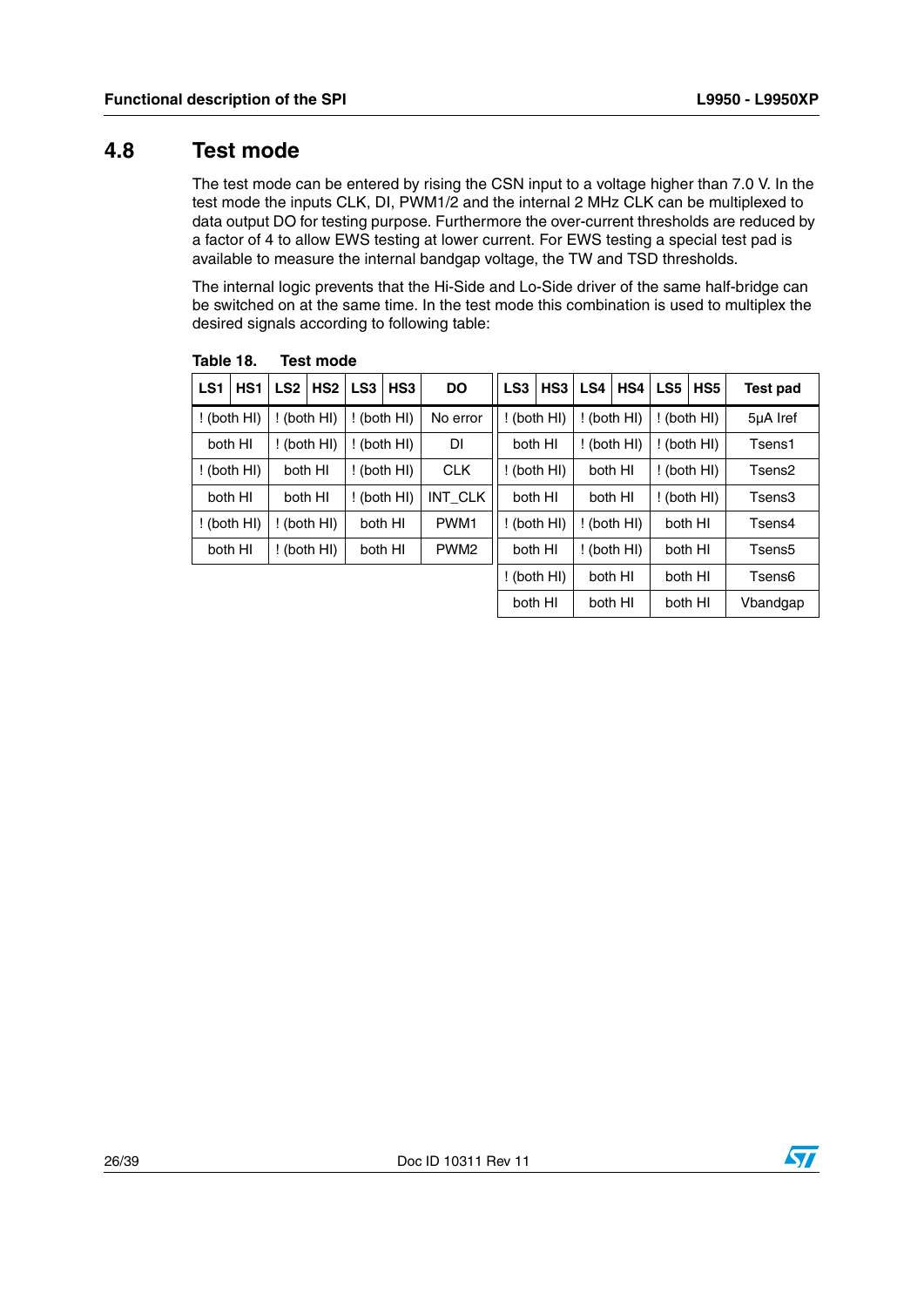$\sqrt{2}$ 

|            | Input register 0 (write)                         |           |                                                                                                                                                                                                                           |                     | Status register 0 (read)    |                                                                                                                                                                                 |                                                                |  |
|------------|--------------------------------------------------|-----------|---------------------------------------------------------------------------------------------------------------------------------------------------------------------------------------------------------------------------|---------------------|-----------------------------|---------------------------------------------------------------------------------------------------------------------------------------------------------------------------------|----------------------------------------------------------------|--|
| <b>Bit</b> | <b>Name</b>                                      |           |                                                                                                                                                                                                                           | <b>Comment</b>      |                             | <b>Name</b>                                                                                                                                                                     | Comment                                                        |  |
| 23         | Enable bit                                       |           | If Enable Bit is set the<br>device will be switched in<br>active mode. If Enable Bit<br>is cleared device go into<br>standby mode and all bits<br>are cleared. After power-<br>on reset device starts in<br>standby mode. |                     | Always 1                    | A broken VCC or SPI<br>connection of the L9950 can<br>be detected by the<br>microcontroller, because all 24<br>bits low or high is not a valid<br>frame.                        |                                                                |  |
| 22         | Reset bit                                        |           | If Reset Bit is set both<br>status registers will be<br>cleared after rising edge<br>of CSN input.                                                                                                                        |                     | V <sub>S</sub> overvoltage  | In case of an overvoltage or<br>undervoltage event the<br>corresponding bit is set and<br>the outputs are deactivated. If                                                       |                                                                |  |
|            | OC recovery<br>duty cycle                        |           |                                                                                                                                                                                                                           | This bit defines in | combination with the over-  |                                                                                                                                                                                 | VS voltage recovers to normal<br>operating conditions outputs  |  |
| 21         | 0:12%                                            | 1:<br>25% | current recovery bit (Input<br>Register 1) the duty cycle<br>in over-current condition<br>of an activated driver.                                                                                                         |                     | V <sub>S</sub> undervoltage | are reactivated automatically<br>(if Bit 20 of status register 0 is<br>not set).                                                                                                |                                                                |  |
| 20         | Overvoltage/Un<br>dervoltage<br>recovery disable |           | If this bit is set the<br>microcontroller has to<br>clear the status register<br>after<br>undervoltage/overvoltage<br>event to enable the<br>outputs.                                                                     |                     | Thermal<br>shutdown         | In case of an thermal<br>shutdown all outputs are<br>switched off.<br>The microcontroller has to<br>clear the TSD bit by setting the<br>Reset Bit to reactivate the<br>outputs. |                                                                |  |
| 19         |                                                  |           | Depending on<br>combination of bit 18 and<br>19 the current image<br>(1/10.000) of the selected<br>HS output will be multi-<br>plexed to the CM output:                                                                   |                     | Temperature<br>warning      | This bit is for information<br>purpose only. It can be used<br>for a thermal management by<br>the microcontroller to avoid a<br>thermal shutdown.                               |                                                                |  |
|            |                                                  |           | Bit<br>19                                                                                                                                                                                                                 | Bit<br>18           | Output                      |                                                                                                                                                                                 | After switching the device from                                |  |
|            |                                                  |           | 0                                                                                                                                                                                                                         | 0                   | OUT11                       |                                                                                                                                                                                 | standby mode to active mode<br>an internal timer is started to |  |
|            |                                                  |           | 1                                                                                                                                                                                                                         | 0                   | OUT1/OUT<br>6               |                                                                                                                                                                                 | allow charge pump to settle<br>before the outputs can be       |  |
| 18         | Current monitor<br>select bits                   |           | 0                                                                                                                                                                                                                         | 1                   | OUT5                        | Not ready bit                                                                                                                                                                   | activated. This bit is cleared<br>automatically after start up |  |
|            |                                                  |           | 1                                                                                                                                                                                                                         | 1                   | OUT4                        |                                                                                                                                                                                 | time has finished. Since this                                  |  |
|            |                                                  |           | HS driver of OUT1 is only<br>selected if HS driver<br>OUT1 is switched on and<br>HS driver OUT6 is not<br>activated.                                                                                                      |                     |                             | bit is controlled by internal<br>clock it can be used for<br>synchronizing testing events<br>(e.g. measuring filter times).                                                     |                                                                |  |

<span id="page-26-0"></span>**Table 19. SPI - input data and status registers 0**

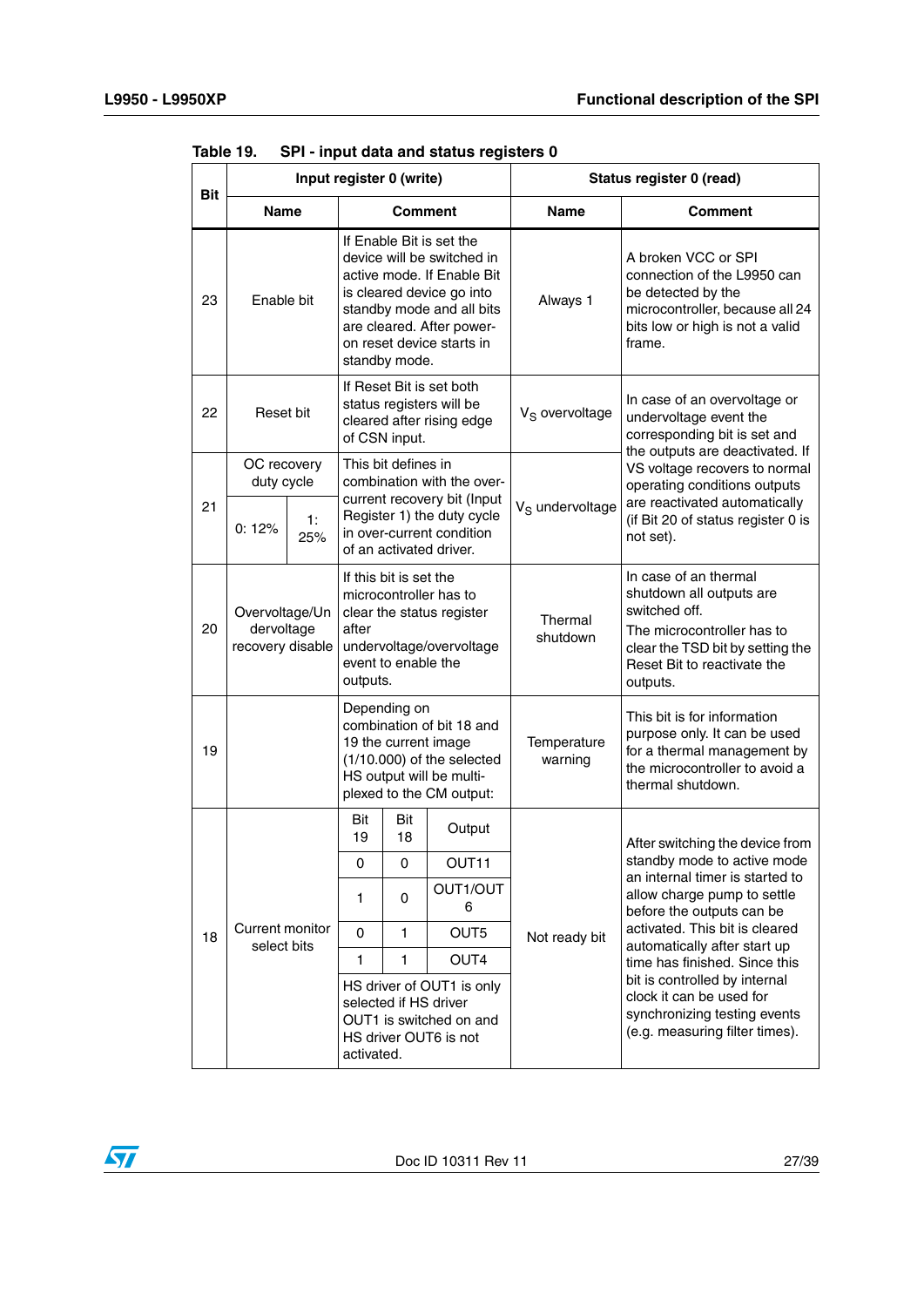|            |                       | Input register 0 (write)                                                                |                                        | Status register 0 (read)                                                                               |
|------------|-----------------------|-----------------------------------------------------------------------------------------|----------------------------------------|--------------------------------------------------------------------------------------------------------|
| <b>Bit</b> | <b>Name</b>           | <b>Comment</b>                                                                          | <b>Name</b>                            | <b>Comment</b>                                                                                         |
| 17         | OUT11-HS<br>on/off    |                                                                                         | $OUT11 - HS$<br>over-current           |                                                                                                        |
| 16         | OUT10-HS<br>on/off    |                                                                                         | OUT <sub>10</sub> – HS<br>over-current |                                                                                                        |
| 15         | $OUT9 - HS$<br>on/off |                                                                                         | OUT9 - HS<br>over-current              |                                                                                                        |
| 14         | $OUT8 - HS$<br>on/off |                                                                                         | OUT8-HS<br>over-current                |                                                                                                        |
| 13         | OUT7 - HS<br>on/off   | If a bit is set the selected<br>output driver is switched                               | OUT7 – HS<br>over-current              |                                                                                                        |
| 12         | $OUT6 - HS$<br>on/off | on. If the corresponding<br>PWM enable bit is set<br>(Input Register 1) the             | OUT6 – HS<br>over-current              | In case of an over-current<br>event the corresponding                                                  |
| 11         | $OUT6 - LS$<br>on/off | driver is only activated if<br>PWM1 (PWM2) input                                        | $OUT6 - LS$<br>over-current            | status bit is set and the output<br>driver is disabled. If the over-<br>current Recovery Enable bit is |
| 10         | $OUT5 - HS$<br>on/off | signal is high. The outputs<br>of OUT1-OUT6 are half<br>bridges. If the bits of HS-     | OUT5 – HS<br>over-current              | set (Input Register 1) the<br>output will be automatically                                             |
| 9          | $OUT5 - LS$<br>on/off | and LS driver of the same<br>half bridge are set, the                                   | $OUT5 - LS$<br>over-current            | reactivated after a delay time<br>resulting in a PWM modulated<br>current with a programmable          |
| 8          | OUT4 – HS<br>on/off   | internal logic prevents that<br>both drivers of this output<br>stage can be switched on | OUT4 – HS<br>over-current              | duty cycle (Bit 21).                                                                                   |
| 7          | $OUT4 - LS$<br>on/off | simultaneously in order to<br>avoid a high internal                                     | $OUT4 - LS$<br>over-current            | If the over-current recovery bit<br>is not set the microcontroller<br>has to clear the over-current    |
| 6          | $OUT3 - HS$<br>on/off | current from VS to GND.<br>In test mode (CSN>7.5 V)<br>this bit combinations are        | $OUT3 - HS$<br>over-current            | bit (Reset Bit) to reactivate the<br>output driver.                                                    |
| 5          | OUT3 – LS<br>on/off   | used to multiplex internal<br>signals to the DO output.                                 | $OUT3 - LS$<br>over-current            |                                                                                                        |
| 4          | $OUT2 - HS$<br>on/off |                                                                                         | OUT2 – HS<br>over-current              |                                                                                                        |
| З          | $OUT2 - LS$<br>on/off |                                                                                         | $OUT2 - LS$<br>over-current            |                                                                                                        |
| 2          | OUT1-HS<br>on/off     |                                                                                         | $OUT1 - HS$<br>over-current            |                                                                                                        |
| 1          | OUT1-LS<br>on/off     |                                                                                         | $OUT1 - LS$<br>over-current            |                                                                                                        |
| 0          |                       | 0                                                                                       | No error bit                           | A logical NOR combination of<br>all bits 1 to 22 in both status<br>registers.                          |

**Table 19. SPI - input data and status registers 0 (continued)**

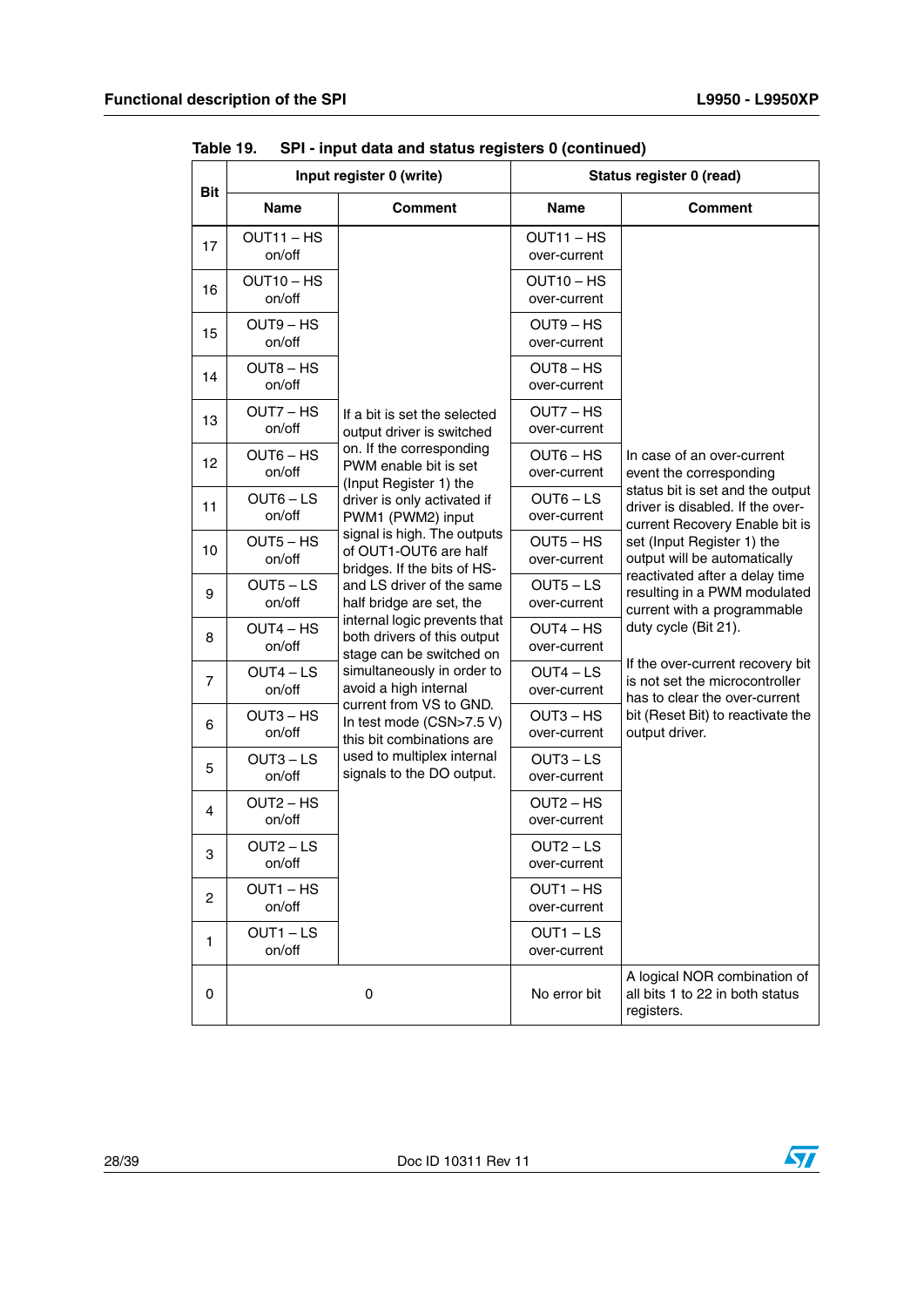| Bit | Input register 1 (write)       |                                                                                                                                                                                                                                                                                                                                                                                                                                                                                                                                                      | Status register 1 (read) |                                                                                                                                                                                                                                                                                                                                                                                                         |  |
|-----|--------------------------------|------------------------------------------------------------------------------------------------------------------------------------------------------------------------------------------------------------------------------------------------------------------------------------------------------------------------------------------------------------------------------------------------------------------------------------------------------------------------------------------------------------------------------------------------------|--------------------------|---------------------------------------------------------------------------------------------------------------------------------------------------------------------------------------------------------------------------------------------------------------------------------------------------------------------------------------------------------------------------------------------------------|--|
|     | <b>Name</b>                    | <b>Comment</b>                                                                                                                                                                                                                                                                                                                                                                                                                                                                                                                                       | Name                     | Comment                                                                                                                                                                                                                                                                                                                                                                                                 |  |
| 23  | Enable bit                     | If Enable bit is set the device<br>will be switched in active mode.<br>If Enable Bit is cleared device<br>go into standby mode and all<br>bits are cleared. After power-<br>on reset device starts in<br>standby mode.                                                                                                                                                                                                                                                                                                                               | Always 1                 | A broken VCC or SPI<br>connection of the L9950<br>can be detected by the<br>microcontroller, because<br>all 24 bits low or high is<br>not a valid frame.                                                                                                                                                                                                                                                |  |
| 22  | OUT11 OC<br>Recovery<br>Enable |                                                                                                                                                                                                                                                                                                                                                                                                                                                                                                                                                      | VS overvoltage           | In case of an overvoltage<br>or undervoltage event<br>the corresponding bit is                                                                                                                                                                                                                                                                                                                          |  |
| 21  | OUT10 OC<br>Recovery<br>Enable | In case of an over-current<br>event the over-current status<br>bit (Status Register 0) is set<br>and the output is switched off.<br>If the over-current Recovery<br>Enable bit is set the output will<br>be automatically reactivated<br>after a delay time resulting in a<br>PWM modulated current with a<br>programmable duty cycle (Bit<br>21 of Input Data Register 0).<br>Depending on occurrence of<br>Overcurrent Event and internal<br>clock phase it is possible that<br>one recovery cycle is executed<br>even if this bit is set to zero. | VS undervoltage          | set and the outputs are<br>deactivated. If VS<br>voltage recovers to<br>normal operating<br>conditions outputs are<br>reactivated automatically.                                                                                                                                                                                                                                                        |  |
| 20  | OUT9 OC<br>Recovery<br>Enable  |                                                                                                                                                                                                                                                                                                                                                                                                                                                                                                                                                      | Thermal shutdown         | In case of an thermal<br>shutdown all outputs are<br>switched off. The<br>microcontroller has to<br>clear the TSD bit by<br>setting the Reset Bit to<br>reactivate the outputs.                                                                                                                                                                                                                         |  |
| 19  | OUT8 OC<br>Recovery<br>Enable  |                                                                                                                                                                                                                                                                                                                                                                                                                                                                                                                                                      | Temperature<br>warning   | This bit is for information<br>purpose only. It can be<br>used for a thermal<br>management by the<br>microcontroller to avoid a<br>thermal shutdown.                                                                                                                                                                                                                                                    |  |
| 18  | OUT7 OC<br>Recovery<br>enable  |                                                                                                                                                                                                                                                                                                                                                                                                                                                                                                                                                      | Not ready bit            | After switching the<br>device from standby<br>mode to active mode an<br>internal timer is started<br>to allow charge pump to<br>settle before the outputs<br>can be activated. This bit<br>is cleared automatically<br>after start up time has<br>finished. Since this bit is<br>controlled by internal<br>clock it can be used for<br>synchronizing testing<br>events(e.g. measuring<br>filter times). |  |

<span id="page-28-0"></span>**Table 20. SPI - input data and status registers 1**

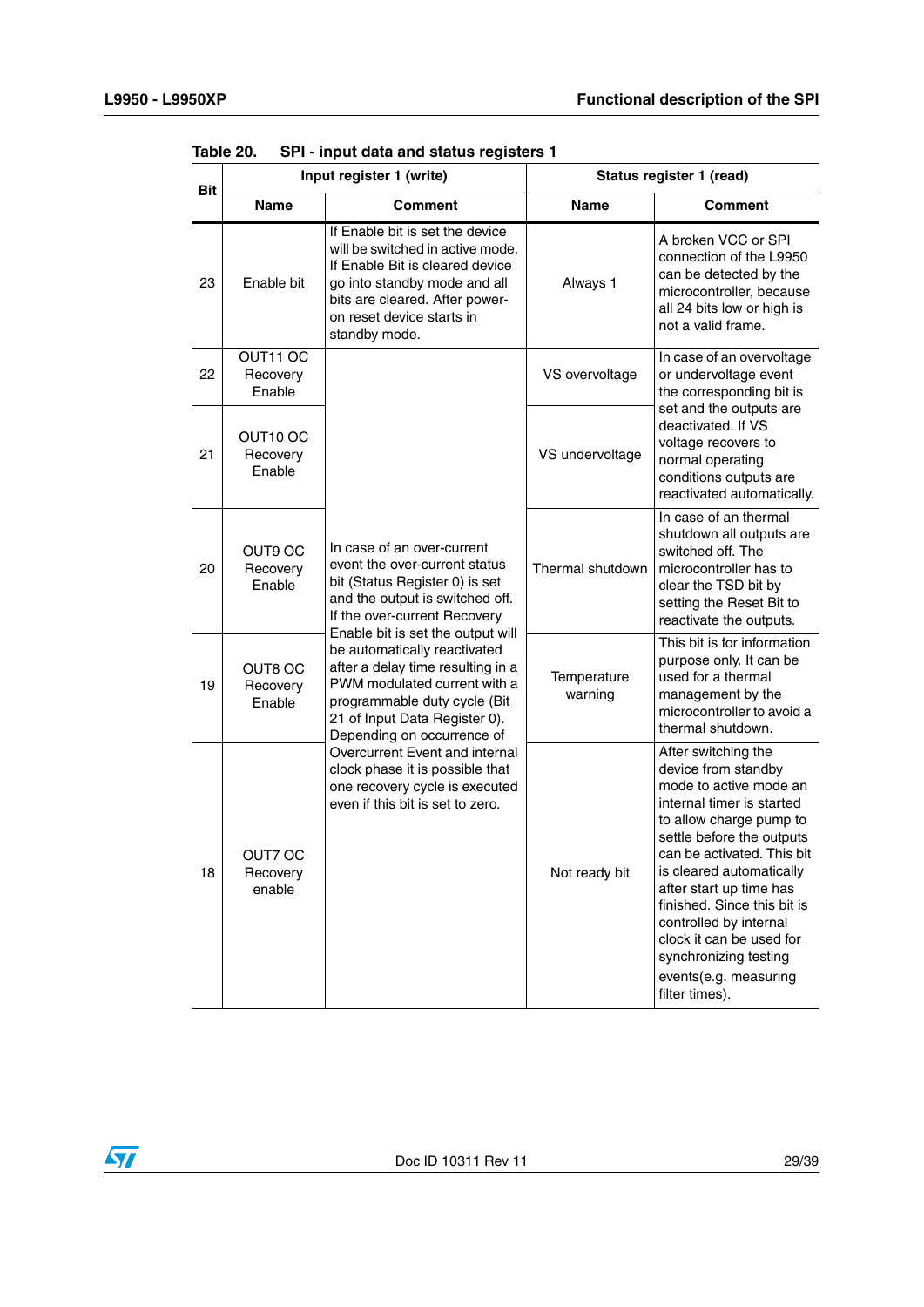|                |                            | Input register 1 (write)                                      |                          | Status register 1 (read)                                                         |
|----------------|----------------------------|---------------------------------------------------------------|--------------------------|----------------------------------------------------------------------------------|
| <b>Bit</b>     | <b>Name</b>                | <b>Comment</b>                                                | <b>Name</b>              | <b>Comment</b>                                                                   |
|                | OUT6 OC                    |                                                               | OUT11-HS                 |                                                                                  |
| 17             | Recovery<br>Enable         |                                                               | open load                | The open load detection<br>monitors the load current                             |
|                | OUT5 OC                    |                                                               | $OUT10 - HS$             | in each activated output<br>stage. If the load current                           |
| 16             | Recovery<br>Enable         |                                                               | open load                | is below the open load                                                           |
|                | OUT4 OC                    |                                                               | OUT9 - HS                | detection threshold for at<br>least 1 ms $(t_{dOI})$ the                         |
| 15             | Recovery<br>Enable         | After 50 ms the bit can be<br>cleared. If over-current        | open load                | corresponding open load<br>bit is set. Due to                                    |
|                | OUT3 OC                    | condition still exists, a wrong                               | OUT8-HS                  | mechanical/electrical                                                            |
| 14             | Recovery<br>Enable         | load can be assumed.                                          | open load                | inertia of typical loads a<br>short activation of the<br>outputs (e.g. 3 ms) can |
|                | OUT2 OC                    |                                                               | OUT7 - HS                | be used to test the open                                                         |
| 13             | Recovery<br>Enable         |                                                               | open load                | load status without<br>changing the                                              |
| 12             | OUT1 OC                    |                                                               | $OUT6 - HS$              | mechanical/electrical                                                            |
|                | Recovery<br>Enable         |                                                               | open load                | state of the loads.                                                              |
| 11             | OUT11 PWM1                 |                                                               | $OUT6 - LS$              |                                                                                  |
|                | Enable                     |                                                               | open load                |                                                                                  |
| 10             | OUT10 PWM2                 |                                                               | $OUT5 - HS$              |                                                                                  |
|                | Enable                     |                                                               | open load                | The open load detection                                                          |
| 9              | OUT9 PWM2<br>Enable        |                                                               | $OUT5 - LS$              | monitors the load current                                                        |
|                |                            |                                                               | open load<br>$OUT4 - HS$ | in each activated output<br>stage. If the load current                           |
| 8              | <b>OUT8 PWM1</b><br>Enable |                                                               | open load                | is below the open load                                                           |
|                | <b>OUT7 PWM1</b>           | If the PWM1/2 Enable Bit is set<br>and the output is enabled  | $OUT4 - LS$              | detection threshold for at<br>least 1 ms $(t_{dOL})$ the                         |
| $\overline{7}$ | Enable                     | (Input Register 0) the output is                              | open load                | corresponding open load                                                          |
|                | <b>OUT6 PWM1</b>           | switched on if PWM1/2 input is                                | $OUT3 - HS$              | bit is set. Due to                                                               |
| 6              | Enable                     | high and switched off if<br>PWM1/2 input is low. OUT9         | open load                | mechanical/electrical<br>inertia of typical loads a                              |
| 5              | <b>OUT4 PWM1</b>           | and OUT10 is controlled by                                    | $OUT3 - LS$              | short activation of the                                                          |
|                | Enable                     | PWM2 input all other outputs<br>are controlled by PWM1 input. | open load                | outputs (e.g. 3 ms) can<br>be used to test the open                              |
| 4              | OUT4 PWM1                  |                                                               | OUT2-HS                  | load status without                                                              |
|                | Enable                     |                                                               | open load                | changing the                                                                     |
| 3              | OUT3 PWM1<br>Enable        |                                                               | OUT2-LS<br>open load     | mechanical/electrical<br>state of the loads.                                     |
|                | OUT4 PWM1                  |                                                               | $\overline{OUT1 - HS}$   |                                                                                  |
| $\overline{c}$ | Enable                     |                                                               | open load                |                                                                                  |
|                | OUT4 PWM1                  |                                                               | $OUT1 - LS$              |                                                                                  |
| $\mathbf{1}$   | Enable                     |                                                               | open load                |                                                                                  |
| 0              |                            | $\mathbf{1}$                                                  | No Error bit             | A logical NOR<br>combination of all bits 1<br>to 22 in both status<br>registers. |

**Table 20. SPI - input data and status registers 1 (continued)**

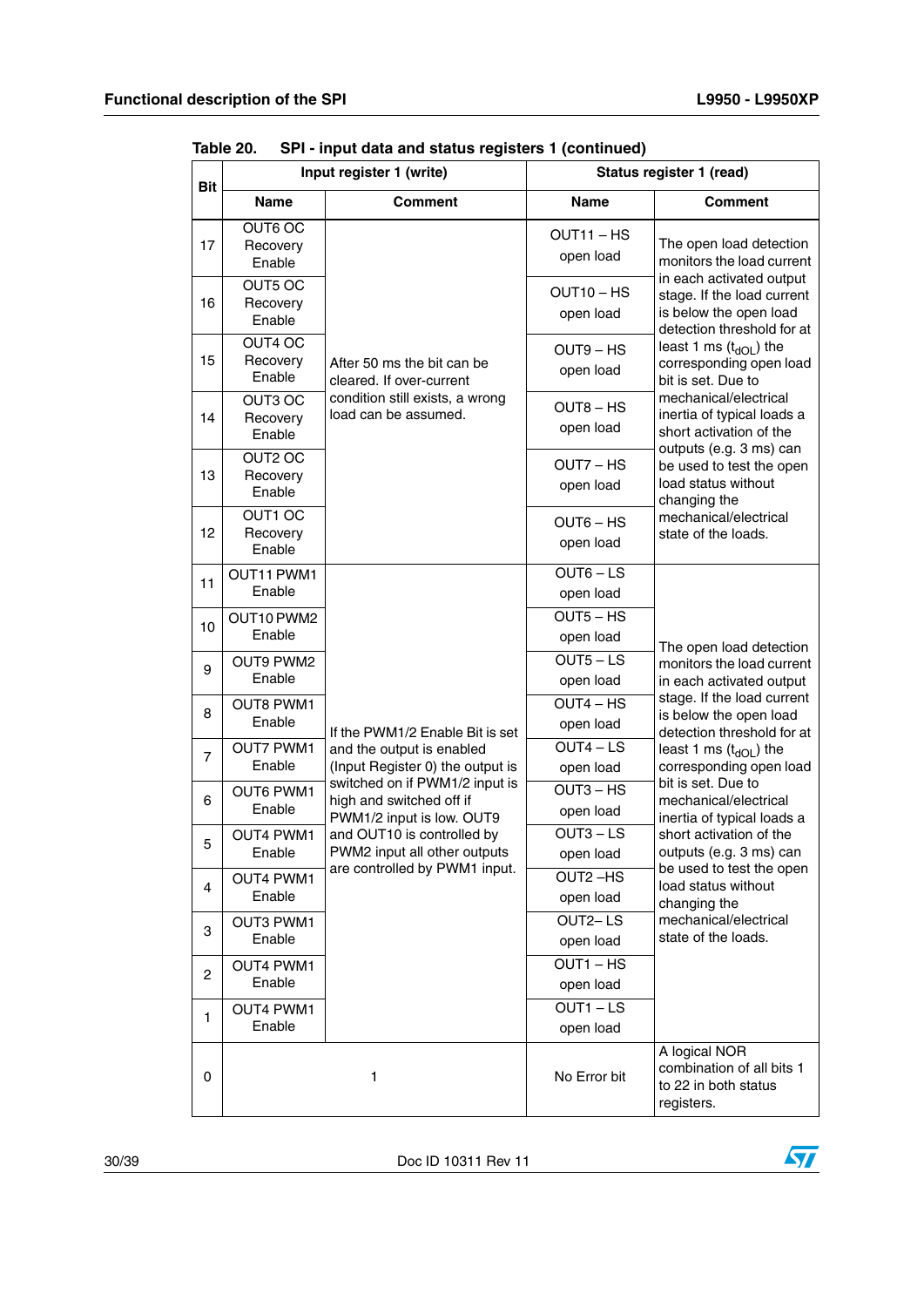# <span id="page-30-0"></span>**5 Packages thermal data**



<span id="page-30-1"></span>

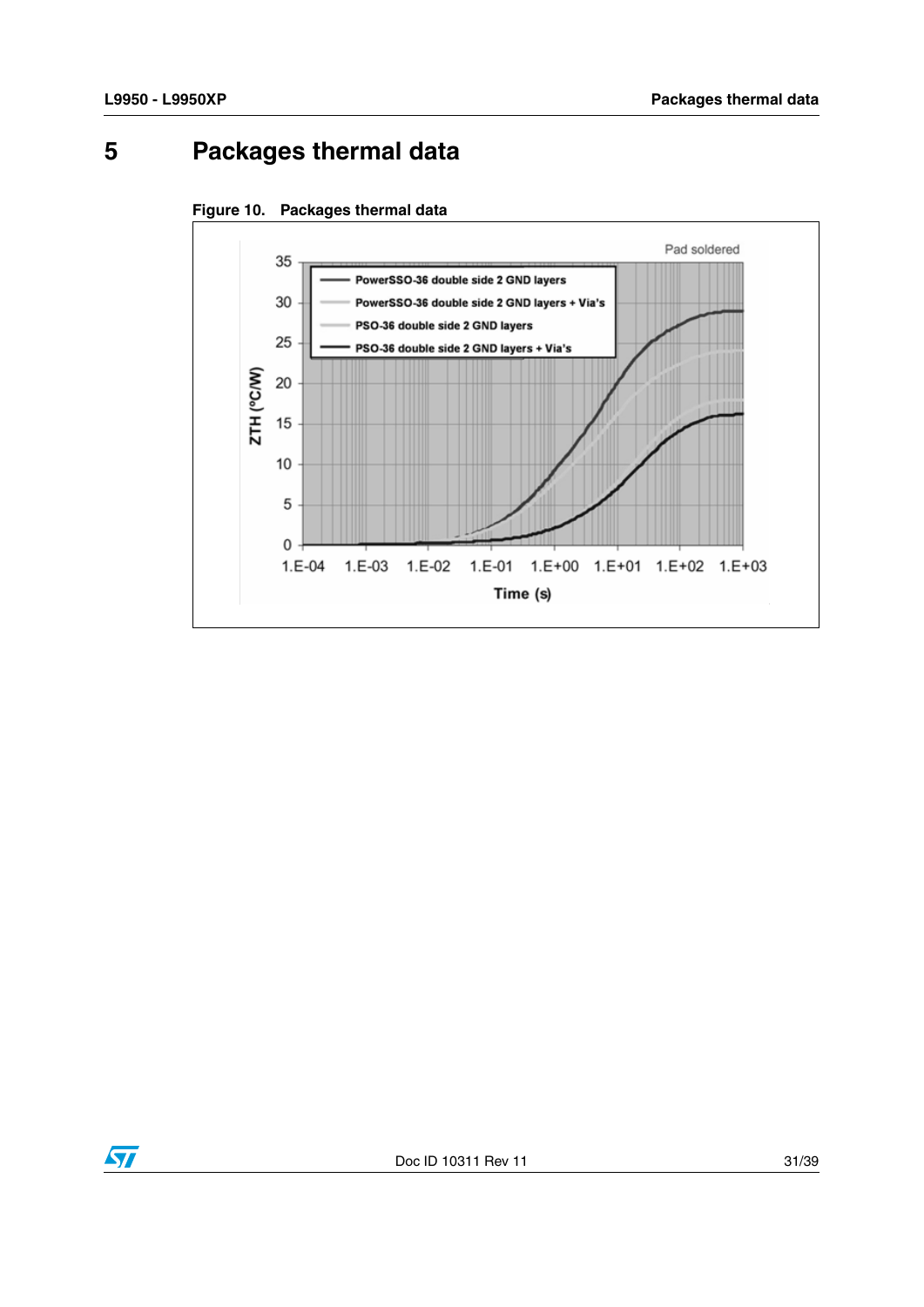# <span id="page-31-0"></span>**6 Package and packing information**

## <span id="page-31-1"></span>**6.1 ECOPACK®**

In order to meet environmental requirements, ST offers these devices in different grades of ECOPACK® packages, depending on their level of environmental compliance. ECOPACK® specifications, grade definitions and product status are available at: www.st.com.

ECOPACK® is an ST trademark.

## <span id="page-31-2"></span>**6.2 PowerSO-36 package information**



<span id="page-31-3"></span>**Figure 11. PowerSO-36 package dimensions**

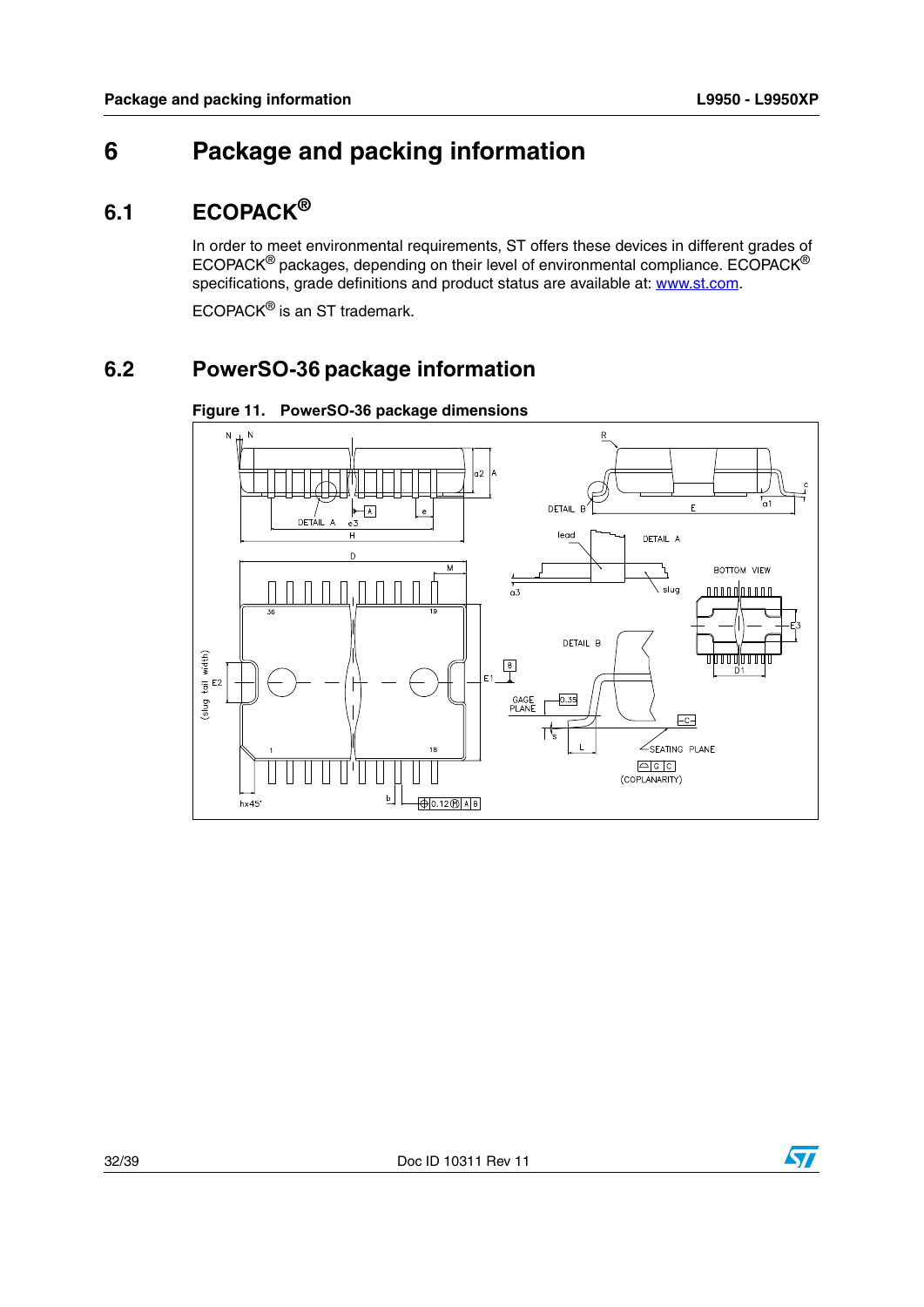|                                            | <b>Millimeters</b>  |                              |                           |  |  |  |  |
|--------------------------------------------|---------------------|------------------------------|---------------------------|--|--|--|--|
| <b>Symbol</b>                              | Min.                | Typ.                         | Max.                      |  |  |  |  |
| $\mathsf{A}$                               | $\mathbb{Z}^2$      | ÷.                           | 3.60                      |  |  |  |  |
| a1                                         | 0.10                |                              | 0.30                      |  |  |  |  |
| a2                                         | ÷,                  | $\qquad \qquad \blacksquare$ | 3.30                      |  |  |  |  |
| a3                                         | $\mathsf{O}\xspace$ |                              | 0.10                      |  |  |  |  |
| $\sf b$                                    | 0.22                |                              | 0.38                      |  |  |  |  |
| $\mathbf c$                                | 0.23                |                              | 0.32                      |  |  |  |  |
| $\mathsf{D}^{\,\star}$                     | 15.80               |                              | 16.00                     |  |  |  |  |
| D <sub>1</sub>                             | 9.40                |                              | 9.80                      |  |  |  |  |
| E                                          | 13.90               |                              | 14.5                      |  |  |  |  |
| $E1*$                                      | 10.90               |                              | 11.10                     |  |  |  |  |
| E2                                         | $\omega$            |                              | 2.90                      |  |  |  |  |
| E <sub>3</sub>                             | 5.80                | ÷,                           | 6.20                      |  |  |  |  |
| $\mathsf{e}% _{t}\left( \mathsf{e}\right)$ | $\blacksquare$      | 0.65                         | $\overline{\phantom{a}}$  |  |  |  |  |
| e3                                         | $\blacksquare$      | 11.05                        | $\blacksquare$            |  |  |  |  |
| G                                          | $\mathsf{O}\xspace$ | $\overline{a}$               | 0.10                      |  |  |  |  |
| H                                          | 15.50               |                              | 15.90                     |  |  |  |  |
| h                                          | ä,                  |                              | 1.10                      |  |  |  |  |
| L                                          | $0.8\,$             |                              | 1.10                      |  |  |  |  |
| M                                          | $\overline{a}$      | ÷,                           | $\mathbb{Z}^{\mathbb{Z}}$ |  |  |  |  |
| ${\sf N}$                                  |                     |                              | 10 deg                    |  |  |  |  |
| $\mathsf R$                                |                     |                              | $\Box$                    |  |  |  |  |
| $\mathbf s$                                |                     |                              | 8 deg                     |  |  |  |  |

<span id="page-32-0"></span>**Table 21. PowerSO-36 mechanical data**

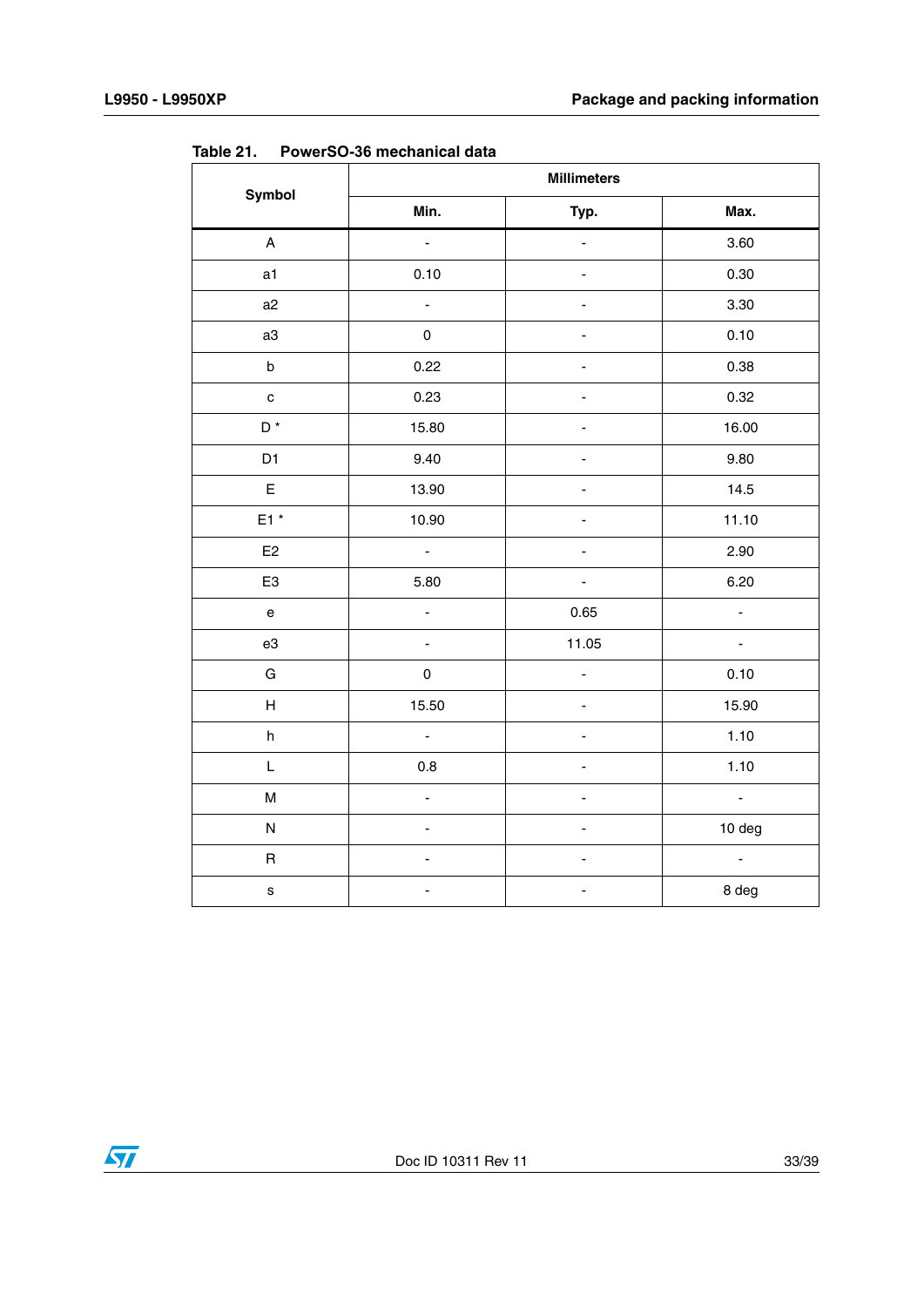## <span id="page-33-0"></span>**6.3 PowerSSO-36 package information**



#### <span id="page-33-2"></span>**Figure 12. PowerSSO-36 package dimensions**

<span id="page-33-1"></span>

| Table 22. | PowerSSO-36 mechanical data |
|-----------|-----------------------------|
|           |                             |

| Symbol                    | <b>Millimeters</b>           |                |                  |  |  |  |  |
|---------------------------|------------------------------|----------------|------------------|--|--|--|--|
|                           | Min.                         | Typ.           | Max.             |  |  |  |  |
| $\overline{A}$            | 2.15                         |                | 2.45             |  |  |  |  |
| A <sub>2</sub>            | 2.15                         |                | 2.35             |  |  |  |  |
| a1                        | $\pmb{0}$                    |                | 0.10             |  |  |  |  |
| $\sf b$                   | 0.18                         | ۰              | 0.36             |  |  |  |  |
| ${\bf c}$                 | 0.23                         | -              | 0.32             |  |  |  |  |
| $D^{(1)}$                 | 10.10                        |                | 10.50            |  |  |  |  |
| $\overline{E}$            | 7.4                          |                | $\overline{7.6}$ |  |  |  |  |
| e                         | -                            | $0.5\,$        |                  |  |  |  |  |
| e3                        |                              | 8.5            |                  |  |  |  |  |
| $\overline{F}$            | $\qquad \qquad \blacksquare$ | 2.3            | -                |  |  |  |  |
| G                         | $\overline{\phantom{0}}$     |                | 0.1              |  |  |  |  |
| $\overline{G1}$           |                              |                | 0.06             |  |  |  |  |
| $\overline{H}$            | 10.1                         |                | $\frac{10.5}{ }$ |  |  |  |  |
| $\boldsymbol{\mathsf{h}}$ | $\overline{\phantom{0}}$     | $\overline{a}$ | $0.4\,$          |  |  |  |  |
| $\overline{\mathsf{k}}$   | $0^{\circ}$                  |                | $8^{\circ}$      |  |  |  |  |

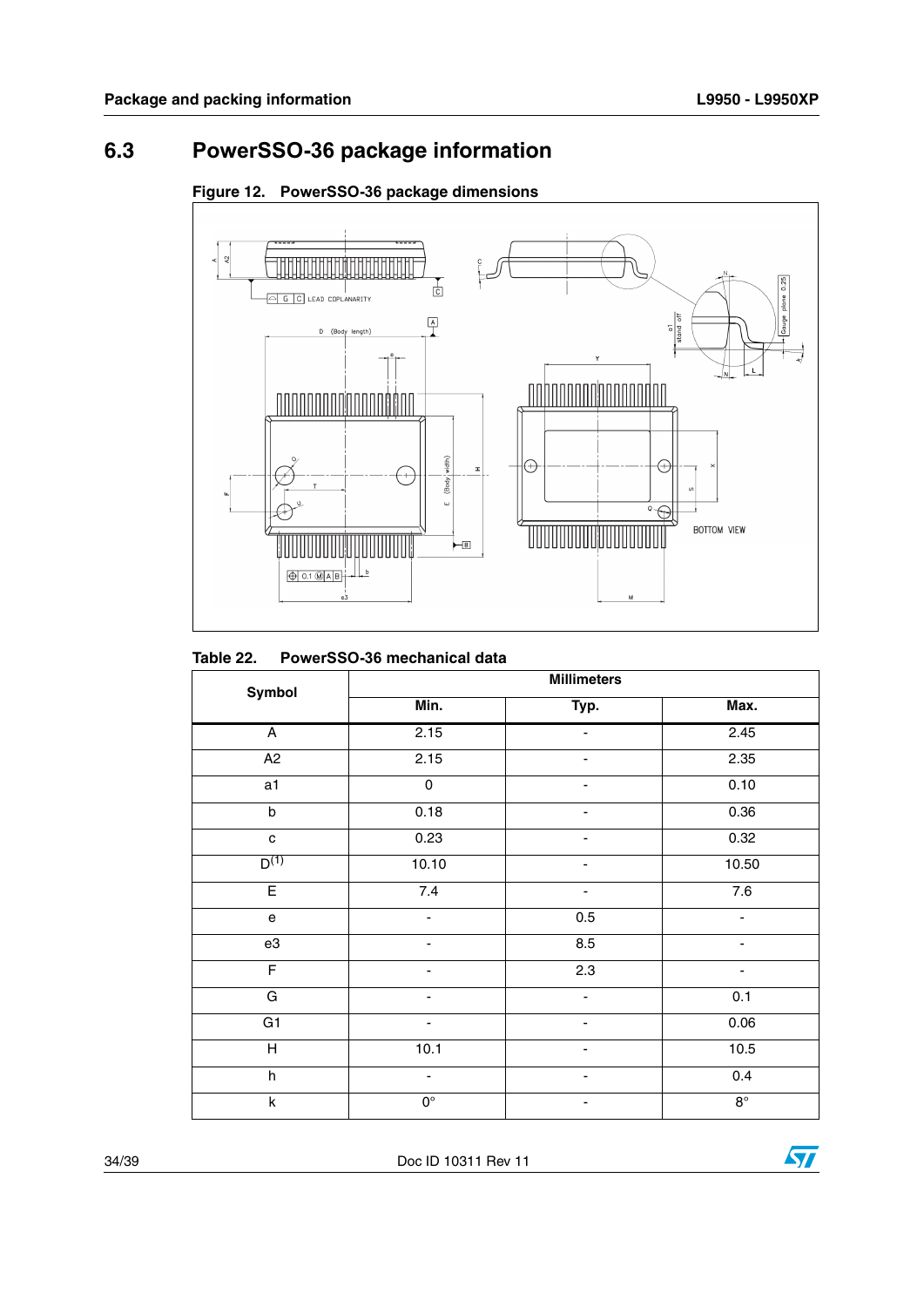|              |                          | <u>amoar aana (sommasa)</u> |                          |  |  |  |  |
|--------------|--------------------------|-----------------------------|--------------------------|--|--|--|--|
| Symbol       | <b>Millimeters</b>       |                             |                          |  |  |  |  |
|              | Min.                     | Typ.                        | Max.                     |  |  |  |  |
| L            | 0.55                     | ٠                           | 0.85                     |  |  |  |  |
| M            | ٠                        | 4.3                         | $\overline{\phantom{a}}$ |  |  |  |  |
| $\mathsf{N}$ | $\overline{\phantom{a}}$ | -                           | $10^{\circ}$             |  |  |  |  |
| $\Omega$     |                          | 1.2                         |                          |  |  |  |  |
| Q            |                          | 0.8                         |                          |  |  |  |  |
| S            | ۰                        | 2.9                         |                          |  |  |  |  |
| T            | ۰                        | 3.65                        | ٠                        |  |  |  |  |
| $\cup$       | -                        |                             | ٠                        |  |  |  |  |
| X            | 4.3                      | $\overline{\phantom{0}}$    | 5.2                      |  |  |  |  |
| Υ            | 6.9                      |                             | 7.5                      |  |  |  |  |

**Table 22. PowerSSO-36 mechanical data (continued)**

1. "D" and "E" do not include mold Flash or protrusions. Mold Flash or protrusions shall not exceed 0.15 mm per side (0.006").

## <span id="page-34-0"></span>**6.4 PowerSO-36 packing information**

#### <span id="page-34-1"></span>**Figure 13. PowerSO-36 tube shipment (no suffix)**



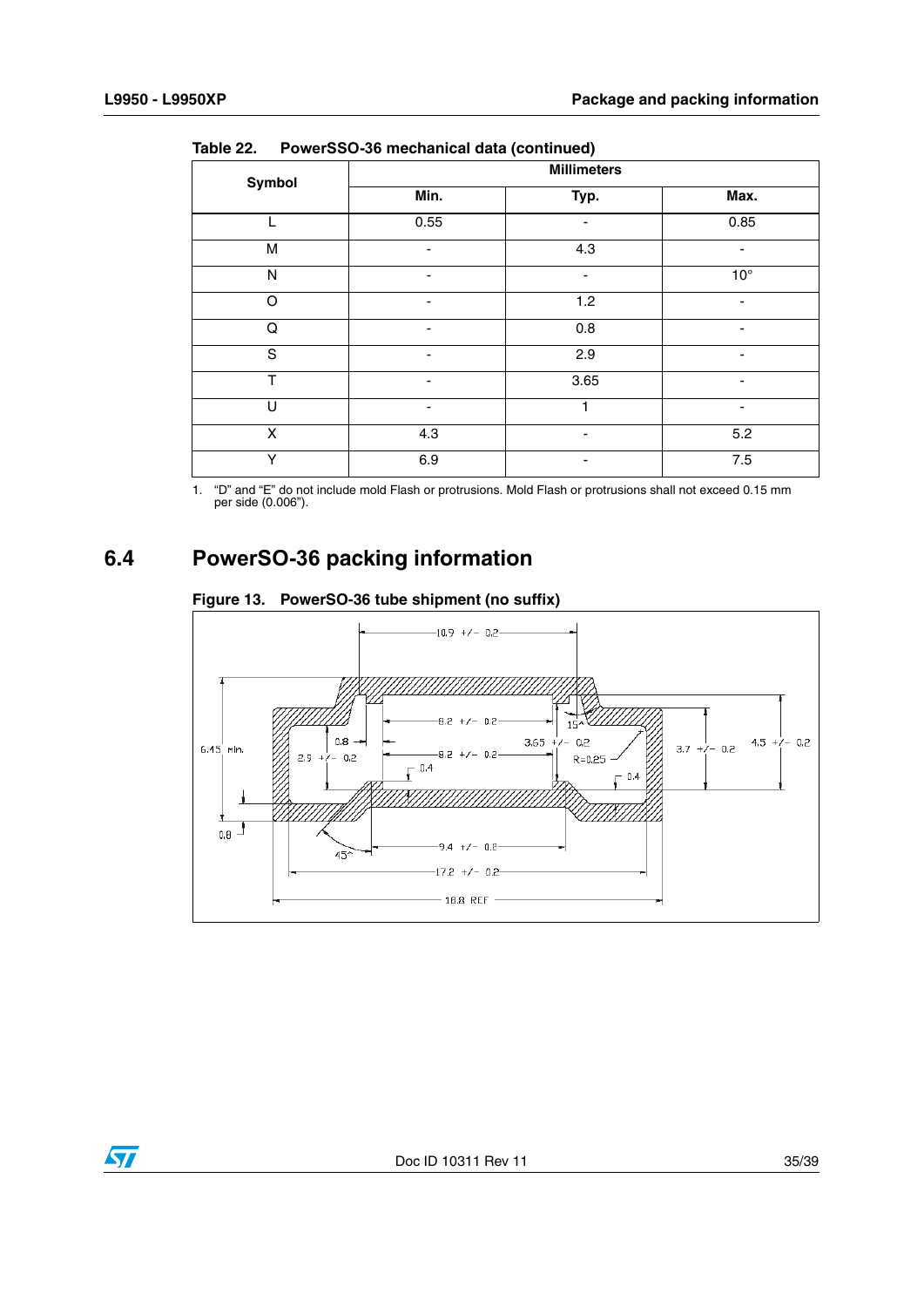

<span id="page-35-0"></span>**Figure 14. PowerSO-36 tape and reel shipment (suffix "TR")**

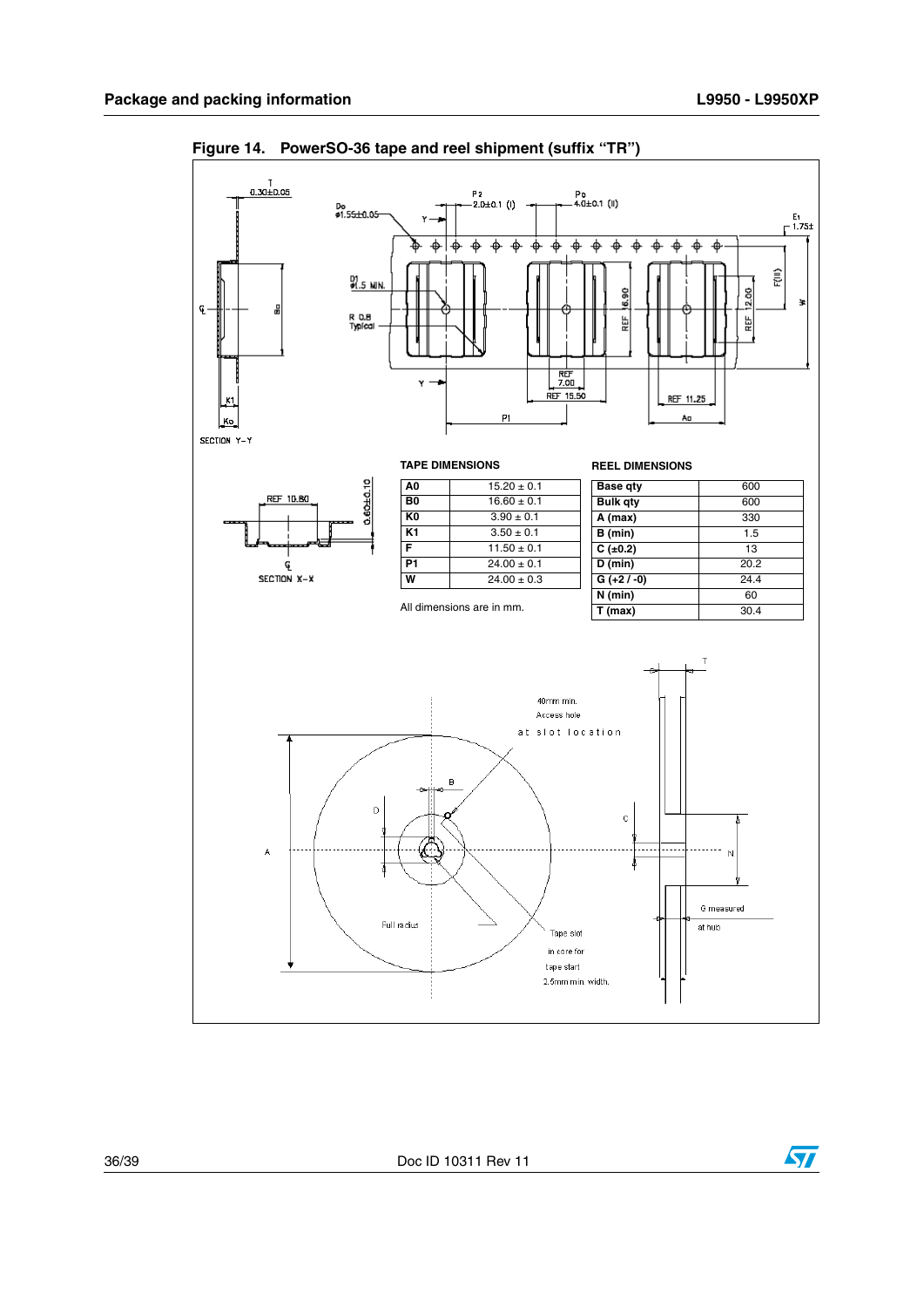#### <span id="page-36-0"></span>**6.5 PowerSSO-36 packing information**

#### <span id="page-36-1"></span>**Figure 15. PowerSSO-36 tube shipment (no suffix)**



<span id="page-36-2"></span>



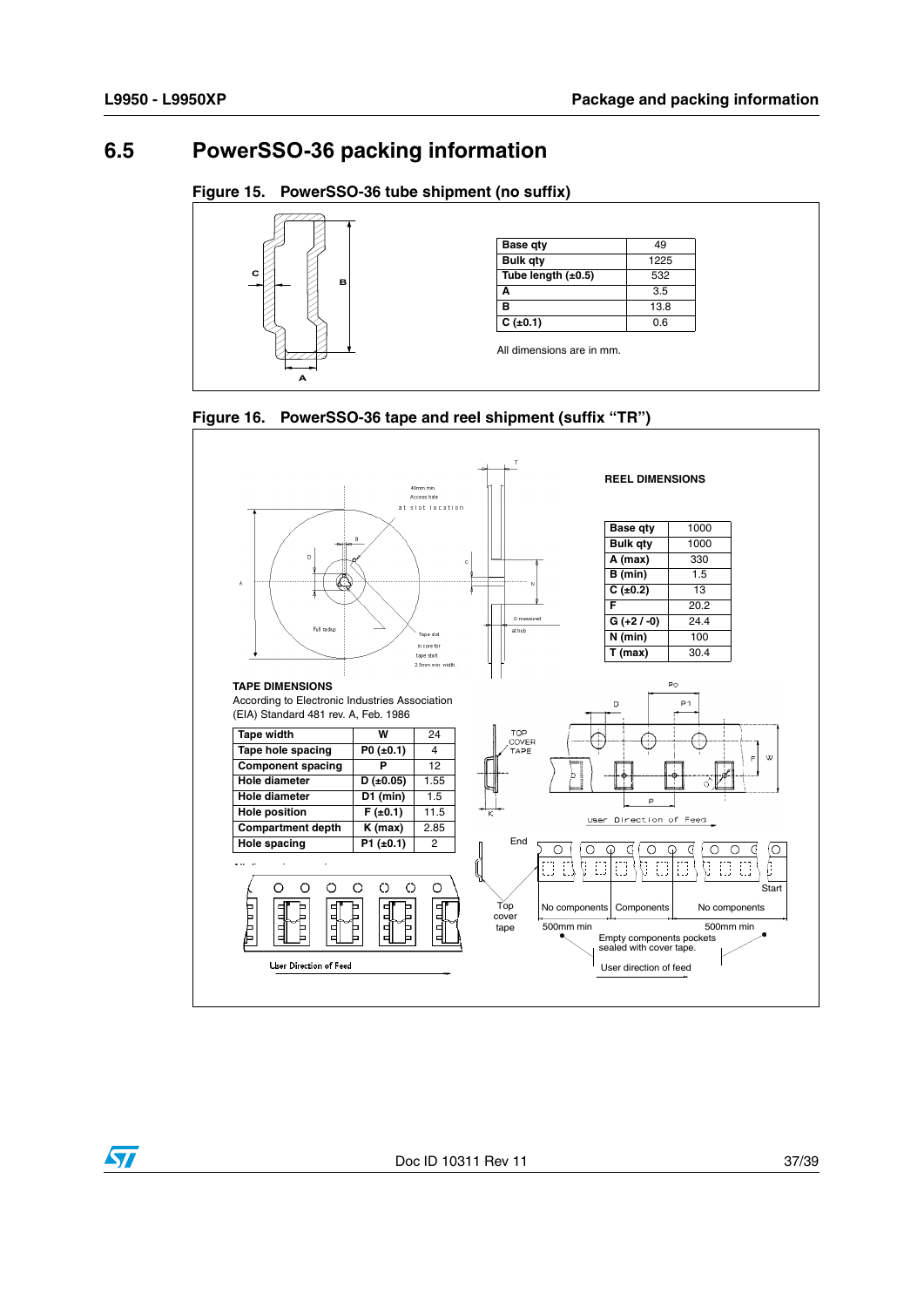# <span id="page-37-0"></span>**7 Revision history**

<span id="page-37-1"></span>

| Table 23. | <b>Document revision history</b> |
|-----------|----------------------------------|
|-----------|----------------------------------|

| <b>Date</b> | <b>Revision</b> | <b>Description of changes</b>                                                                                                                                                      |
|-------------|-----------------|------------------------------------------------------------------------------------------------------------------------------------------------------------------------------------|
| Apr-2004    | 1.              | <b>First Issue</b>                                                                                                                                                                 |
| Jun-2004    | 2               | Changed maturity from product preview to final;<br>Changed values in the Table 4: ESD protection                                                                                   |
| Jul-2004    | 3               | Minor changes                                                                                                                                                                      |
| Jun-2005    | 4               | PowerSSO-36 package insertion                                                                                                                                                      |
| Jul-2005    | 5               | Figure 1 modification                                                                                                                                                              |
| Sep-2005    | 6               | Features modification:<br>Table 7 modification $(I_{CC}; I_S + I_{CC});$<br>Figure 10 modification;<br>$I_{\Omega I}$ modification.                                                |
| 14-Nov-2007 | 7               | Document restructured and reformatted.<br>Added PowerSO-36 packing information and PowerSSO-36 packing<br>information.                                                             |
| 05-Nov-2008 | 8               | Updated Table 22: PowerSSO-36 mechanical data.                                                                                                                                     |
| 30-Mar-2009 | 9               | Changed <i>Section: Application</i> on cover page<br>Changed Section 6.1: ECOPACK <sup>®</sup>                                                                                     |
| 09-Jun-2009 | 10              | Table 22: PowerSSO-36 mechanical data:<br>$-$ Changed A (max) value from 2.50 to 2.45<br>- Changed A2 (max) value from 2.40 to 2.35<br>$-$ Changed L (max) value from 0.90 to 0.85 |
| 19-Sep-2013 | 11              | Updated Disclaimer.                                                                                                                                                                |